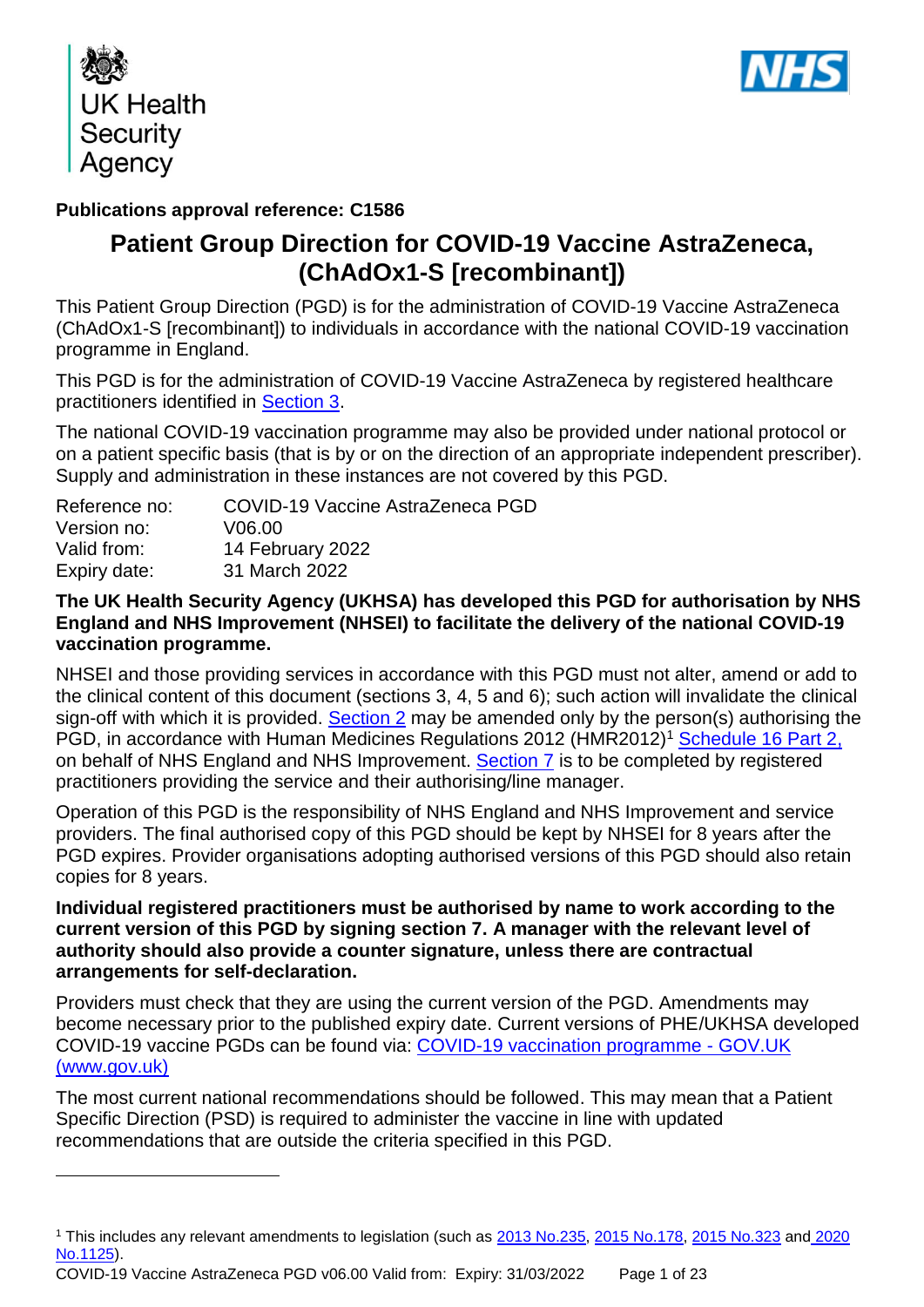Any concerns regarding the content of this PGD should be addressed to: [immunisation@phe.gov.uk](mailto:immunisation@phe.gov.uk)

# **Change History**

| <b>Version</b>     | <b>Change details</b>                                                                                                                                                                                                                                                                                                                                                                                                                                                                                                                                                                                                                                                                                                                                                                                                                                                                                                                                                                                                                                                                                                                                                                                                                                                                                                                                                                                                                                                                                                                                                                                                                             | <b>Date</b> |
|--------------------|---------------------------------------------------------------------------------------------------------------------------------------------------------------------------------------------------------------------------------------------------------------------------------------------------------------------------------------------------------------------------------------------------------------------------------------------------------------------------------------------------------------------------------------------------------------------------------------------------------------------------------------------------------------------------------------------------------------------------------------------------------------------------------------------------------------------------------------------------------------------------------------------------------------------------------------------------------------------------------------------------------------------------------------------------------------------------------------------------------------------------------------------------------------------------------------------------------------------------------------------------------------------------------------------------------------------------------------------------------------------------------------------------------------------------------------------------------------------------------------------------------------------------------------------------------------------------------------------------------------------------------------------------|-------------|
| V <sub>01.00</sub> | New COVID-19 Vaccine AstraZeneca PGD                                                                                                                                                                                                                                                                                                                                                                                                                                                                                                                                                                                                                                                                                                                                                                                                                                                                                                                                                                                                                                                                                                                                                                                                                                                                                                                                                                                                                                                                                                                                                                                                              | 05/01/2021  |
| V <sub>02.00</sub> | COVID-19 Vaccine AstraZeneca PGD amended to:<br>• identify the national protocol or patient specific provision as an alternative to<br>use of this PGD<br>• cover JCVI recommendations for phase 2<br>• include vaccination in pregnancy in accordance with the Green Book<br>Chapter 14a, remove additional information on pregnancy and in cautions<br>refer to Chapter 14a and the Royal College of Obstetricians and<br>Gynaecologists (RCOG) decision aid<br>• include JCVI advice for homelessness and detained settings<br>• update of cautions which pertain to anaphylaxis, allergy and reactions to 1 <sup>st</sup><br>dose<br>• add paragraph about post vaccination observation<br>• move participation in a clinical trial from the criteria for exclusion section to<br>the caution section<br>• move recommendations for individuals with bleeding disorder to the cautions<br>section<br>• include a paragraph in the legal category section to allow for PGD use to<br>continue should the vaccine be provided a marketing authorisation in the<br>future, so long as the PGD remains clinically appropriate<br>• include JCVI advice that the second dose of COVID-19 Vaccine<br>AstraZeneca should be given between 8 and 12 weeks after the first dose<br>• reword advice pertaining to the extraction of full doses from a vial and not<br>pooling excess vaccine<br>• remove specific reference to supply via ImmForm<br>• remove detail on management of anaphylaxis which is outside the required<br>scope of this PGD<br>• update key references<br>• remove Appendix A and refer directly to the Green Book Chapter 14a | 17/03/2021  |
| V <sub>03.00</sub> | COVID-19 Vaccine AstraZeneca PGD amended to:<br>• inclusions, exclusions, cautions, identification & management of adverse<br>reactions, written information and advice to patient sections, relating to<br>vaccination and thromboembolic events<br>• recommend that those under 30 years of age commence COVID-19<br>vaccination with an alternative COVID-19 vaccine where possible                                                                                                                                                                                                                                                                                                                                                                                                                                                                                                                                                                                                                                                                                                                                                                                                                                                                                                                                                                                                                                                                                                                                                                                                                                                            | 22/04/2021  |
| V04.00             | COVID-19 Vaccine AstraZeneca PGD amended to:<br>• identify in the Criteria for inclusion and Cautions sections the preference for<br>an alternative COVID-19 Vaccine for healthy individuals under 40 years of<br>age<br>• identify in the Cautions section COVID-19 mRNA vaccine BNT162b2 (Pfizer<br>BioNTech) or COVID-19 Vaccine Moderna as the preferred vaccines to offer<br>to pregnant women<br>minor rewording of breastfeeding paragraph                                                                                                                                                                                                                                                                                                                                                                                                                                                                                                                                                                                                                                                                                                                                                                                                                                                                                                                                                                                                                                                                                                                                                                                                 | 14/05/2021  |
| V <sub>05.00</sub> | COVID-19 Vaccine AstraZeneca PGD V04.00 amended to:<br>• align with the current national programme recommendations, latest guidance<br>and regulatory approval and this includes significant update to the criteria for<br>inclusion, criteria for exclusion, cautions, actions if excluded, dose,<br>interactions, adverse reactions and additional information sections<br>signpost to a <b>Patient Group Direction for Vaxzevria Covid-19 vaccine for</b><br>administration of Vaxzevria conditional marketing authorisation approved<br>supplies                                                                                                                                                                                                                                                                                                                                                                                                                                                                                                                                                                                                                                                                                                                                                                                                                                                                                                                                                                                                                                                                                              | 17/10/2021  |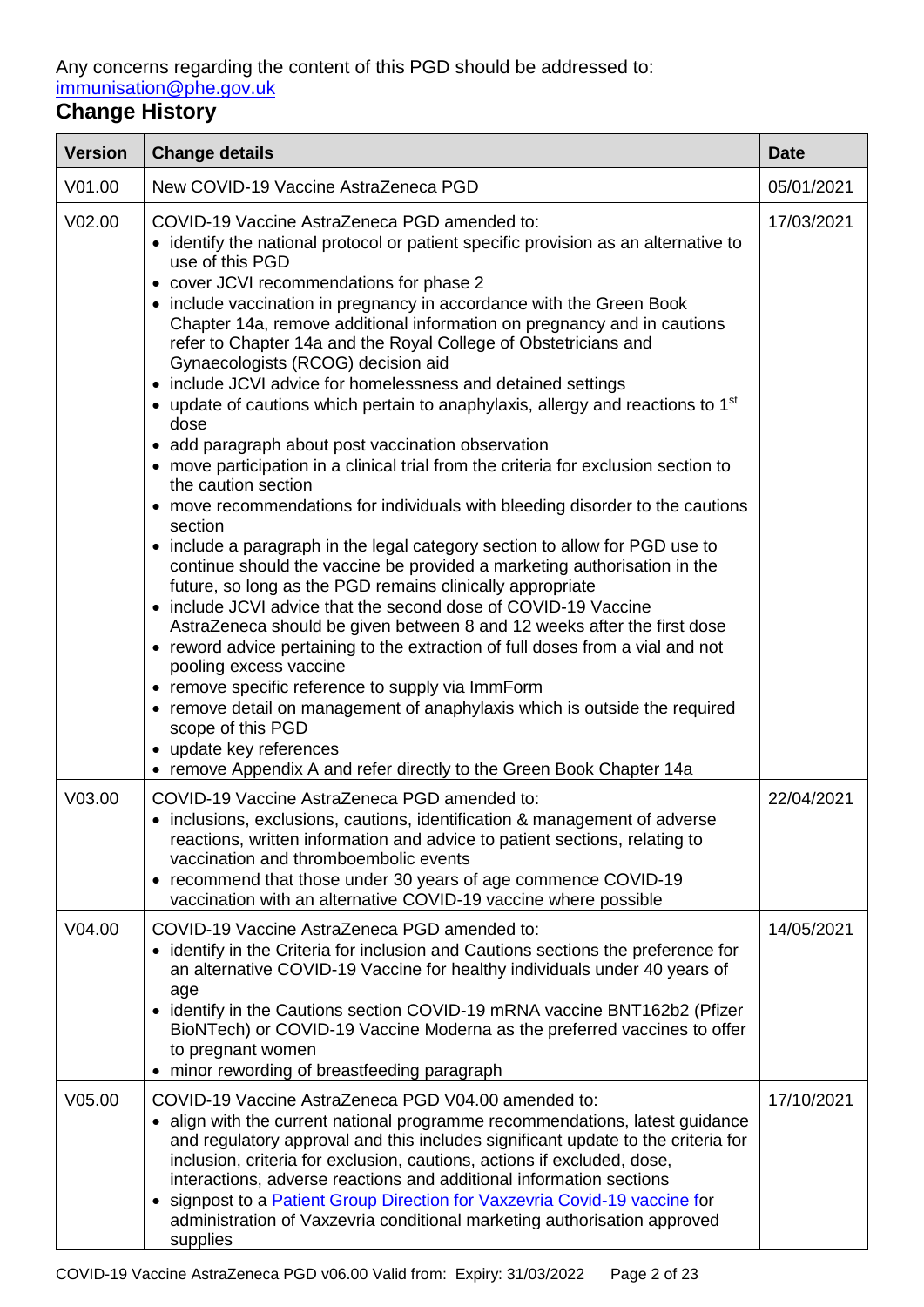|        | • update from PHE to UKHSA and further minor update in other sections to<br>align with update and for consistency with other PGDs where appropriate                                                                                                                                                                                                                                                                                                                                                                                                                                                                                                                                                                                                                                                                                                                                                                                                                                                                                                                                                                                                                                                                                                                                                                                                                                                                                                                                           |            |
|--------|-----------------------------------------------------------------------------------------------------------------------------------------------------------------------------------------------------------------------------------------------------------------------------------------------------------------------------------------------------------------------------------------------------------------------------------------------------------------------------------------------------------------------------------------------------------------------------------------------------------------------------------------------------------------------------------------------------------------------------------------------------------------------------------------------------------------------------------------------------------------------------------------------------------------------------------------------------------------------------------------------------------------------------------------------------------------------------------------------------------------------------------------------------------------------------------------------------------------------------------------------------------------------------------------------------------------------------------------------------------------------------------------------------------------------------------------------------------------------------------------------|------------|
| V06.00 | COVID-19 Vaccine AstraZeneca PGD V05.00 amended to:<br>update list of UKHSA health professionals and signatories<br>update Criteria for inclusion in line with the updated Chapter 14a of the<br>Green Book 11 January 2022<br>update Cautions to include immune thrombocytopenia (ITP) and Past<br>history of COVID-19 infection in line with the updated Chapter 14a of<br>the Green Book 11 January 2022<br>update Action to be taken if the patient is excluded in line with the<br>updated Chapter 14a of the Green Book 11 January 2022<br>update Dose and frequency of administration and off-label sections for<br>boosting in line with the updated Chapter 14a of the Green Book 11<br>January 2022<br>update Written information to be given to patient or carer section to<br>$\bullet$<br>include COVID-19 vaccination: A guide to booster vaccination<br>update Special consideration and additional information section on<br>previous incomplete vaccination to be in line with the updated Chapter<br>14a of the Green Book 11 January 2022<br>update the Special considerations and additional information section<br>with regard to use of heterologous schedules for primary immunisation<br>in line with updated Chapter 14a of the Green Book 14 December<br>2021<br>update to Key references to link to most recent published documents<br>update 'the' before UKHSA, wording 'patient' to 'individual' and Pfizer<br>and Moderna vaccines as per licensed brand names | 31/01/2022 |

### **1. PGD development**

This PGD has been developed by the following health professionals on behalf of UKHSA:

| Developed by:                                      | <b>Name</b>                                                      | <b>Signature</b> | Date       |
|----------------------------------------------------|------------------------------------------------------------------|------------------|------------|
| <b>Pharmacist</b><br>(Lead Author)                 | Diane Ashiru-Oredope<br>Lead Pharmacist HCAI & AMR, UKHSA        | 1) Dredope       | 14/02/2022 |
| <b>Doctor</b>                                      | Mary Ramsay<br>Consultant Epidemiologist, UKHSA                  | Mary Ramsoy      | 14/02/2022 |
| <b>Registered Nurse</b><br>(Chair of Expert Panel) | <b>Kelly Stoker</b><br>Lead Immunisation Nurse Specialist, UKHSA |                  | 14/02/2022 |

In addition to the signatories above the working group included:

| <b>Name</b>           | <b>Designation</b>                                                                                             |
|-----------------------|----------------------------------------------------------------------------------------------------------------|
| <b>Beth Graham</b>    | Lead Pharmacist Immunisation Services, Immunisation and Vaccine Preventable<br><b>Diseases Division, UKHSA</b> |
| Jane Horsfall         | Senior Policy Manager, Primary Care Group, NHS England and NHS Improvement                                     |
| Jo Jenkins            | Specialist Pharmacist (Patient Group Directions), NHS Specialist Pharmacy Service                              |
| Jill Loader           | Deputy Director, Primary Care Group, NHS England and NHS Improvement                                           |
| Jane Freeguard        | Director of Pharmacy - COVID-19 Vaccination Programme, NHSEI                                                   |
| <b>Eleanor Harvey</b> | <b>Chief Pharmaceutical Officer Clinical Fellow, UKHSA</b>                                                     |
| Joshua<br>Igbineweka  | Senior Pharmacy Advisor, Clinical Workstream, COVID-19 Vaccination Programme,<br><b>NHSEI</b>                  |

COVID-19 Vaccine AstraZeneca PGD v06.00 Valid from: Expiry: 31/03/2022 Page 3 of 23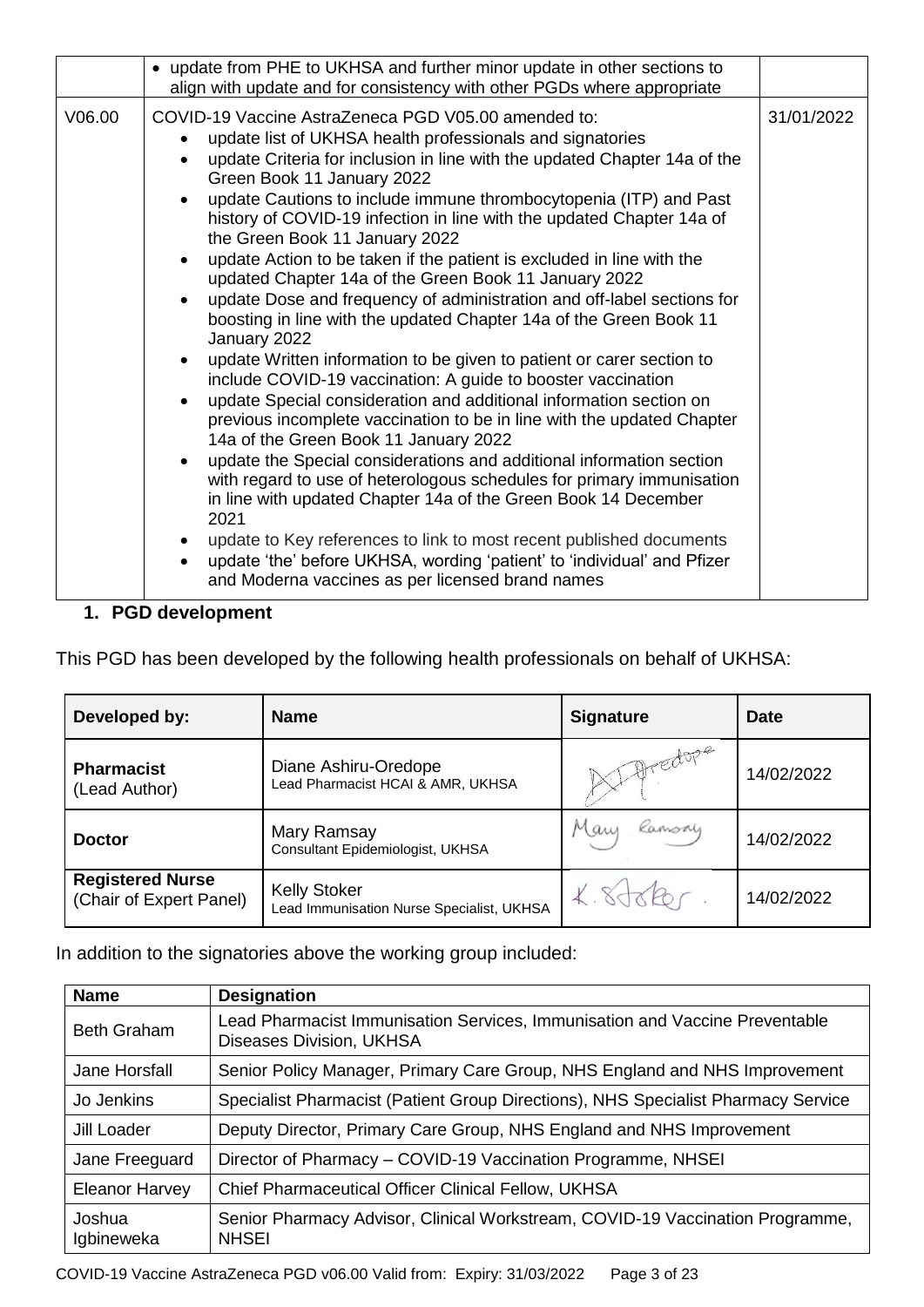| <b>Gul Root</b> | Principal Pharmaceutical Officer, Department of Health and Social Care and National<br>lead pharmacy public health, Office for Health Improvement and Disparities |
|-----------------|-------------------------------------------------------------------------------------------------------------------------------------------------------------------|
| Naveen Dosanjh  | Senior Clinical Advisor, Clinical Workstream, COVID-19 Vaccination Programme,<br><b>NHSEI</b>                                                                     |

This PGD has been peer reviewed by the UKHSA Immunisations PGD Expert Panel in accordance with UKHSA PGD Policy. It has been ratified by the UKHSA Medicines Governance Group and the UKHSA Clinical Quality and Oversight Board.

### **Expert Panel**

| <b>Name</b>                 | <b>Designation</b>                                                                                                      |
|-----------------------------|-------------------------------------------------------------------------------------------------------------------------|
| <b>Nicholas</b><br>Aigbogun | Consultant in Communicable Disease Control, Yorkshire and Humber Health<br>Protection Team, UKHSA                       |
| Sarah Dermont               | Clinical Project Coordinator and Registered Midwife, NHS Infectious Diseases in<br>Pregnancy Screening Programme, NHSEI |
| Ed Gardner                  | Advanced Paramedic Practitioner/Emergency Care Practitioner, Medicines Manager,<br><b>Proactive Care Lead</b>           |
| Michelle Jones              | Principal Medicines Optimisation Pharmacist, NHS Bristol North Somerset and South<br>Gloucestershire CCG                |
| Jacqueline<br>Lamberty      | Lead Pharmacist Medicines Governance, UKHSA                                                                             |
| Vanessa<br>MacGregor        | Consultant in Communicable Disease Control, East Midlands Health Protection<br>Team, UKHSA                              |
| Alison<br>Mackenzie         | Consultant in Public Health Medicine, Screening and Immunisation Lead, NHSEI<br>South (South West)                      |
| Gill Marsh                  | Principal Screening and Immunisation Manager, NHSEI (North West)                                                        |
| Lesley<br><b>McFarlane</b>  | Screening and Immunisation Manager: Clinical (COVID-19 and Influenza), NHSEI<br>(Midlands)                              |
| Tushar Shah                 | Lead Pharmacy Advisor, NHSEI (London Region)                                                                            |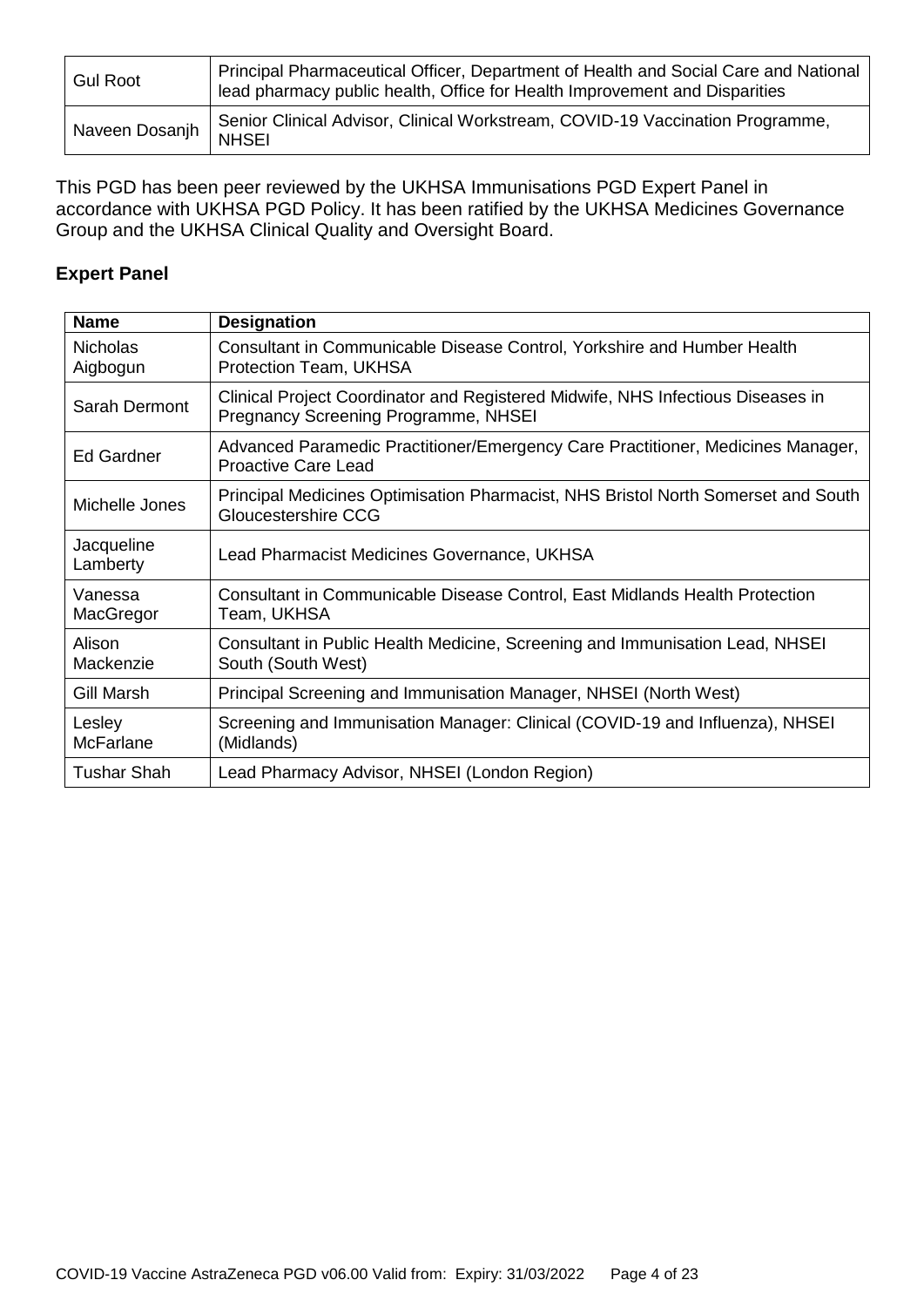### **2. Organisational authorisation**

The PGD is not legally valid until it has had the relevant organisational authorisation from NHSEI completed below.

NHSEI accepts governance responsibility for this PGD. Any provider delivering the national COVID-19 vaccination programme under PGD must work strictly within the terms of this PGD, relevant NHS standard operating procedures (SOPs) and contractual arrangements with the commissioner for the delivery of the national COVID-19 vaccination programme.

NHSEI authorises this PGD for use by the services or providers delivering the national COVID-19 vaccination programme.

| Organisational approval (legal requirement) |                   |             |             |
|---------------------------------------------|-------------------|-------------|-------------|
| <b>Role</b>                                 | <b>Name</b>       | <b>Sign</b> | <b>Date</b> |
| Medical Director, COVID-19                  | Dr Jonathan Leach |             |             |
| Vaccination Programme, NHS                  | <b>OBE</b>        |             | 14/02/2022  |
| England and NHS Improvement                 |                   |             |             |

[Section 7](#page-22-0) provides a practitioner authorisation sheet. Individual practitioners must be authorised by name to work to this PGD. Alternative practitioner authorisation records, specifying the PGD and version number, may be used where appropriate in accordance with local policy. This may include the use of electronic records.

Assembly, final preparation and administration of vaccines supplied and administered under this PGD must be subject to NHS governance arrangements and standard operating procedures that ensure that the safety, quality or efficacy of the product is not compromised. The assembly, final preparation and administration of the vaccines must also be in accordance with the instructions for usage that are conditions of the authorisation to supply the product. These conditions for usage are in the [Information for Healthcare Professionals on COVID-19 Vaccine AstraZeneca](https://www.gov.uk/government/publications/regulatory-approval-of-covid-19-vaccine-astrazeneca)  [\(Regulation 174\),](https://www.gov.uk/government/publications/regulatory-approval-of-covid-19-vaccine-astrazeneca) published alongside the [Conditions of Authorisation for COVID-19 Vaccine](https://www.gov.uk/government/publications/regulatory-approval-of-covid-19-vaccine-astrazeneca)  [AstraZeneca \(Regulation 174\).](https://www.gov.uk/government/publications/regulatory-approval-of-covid-19-vaccine-astrazeneca)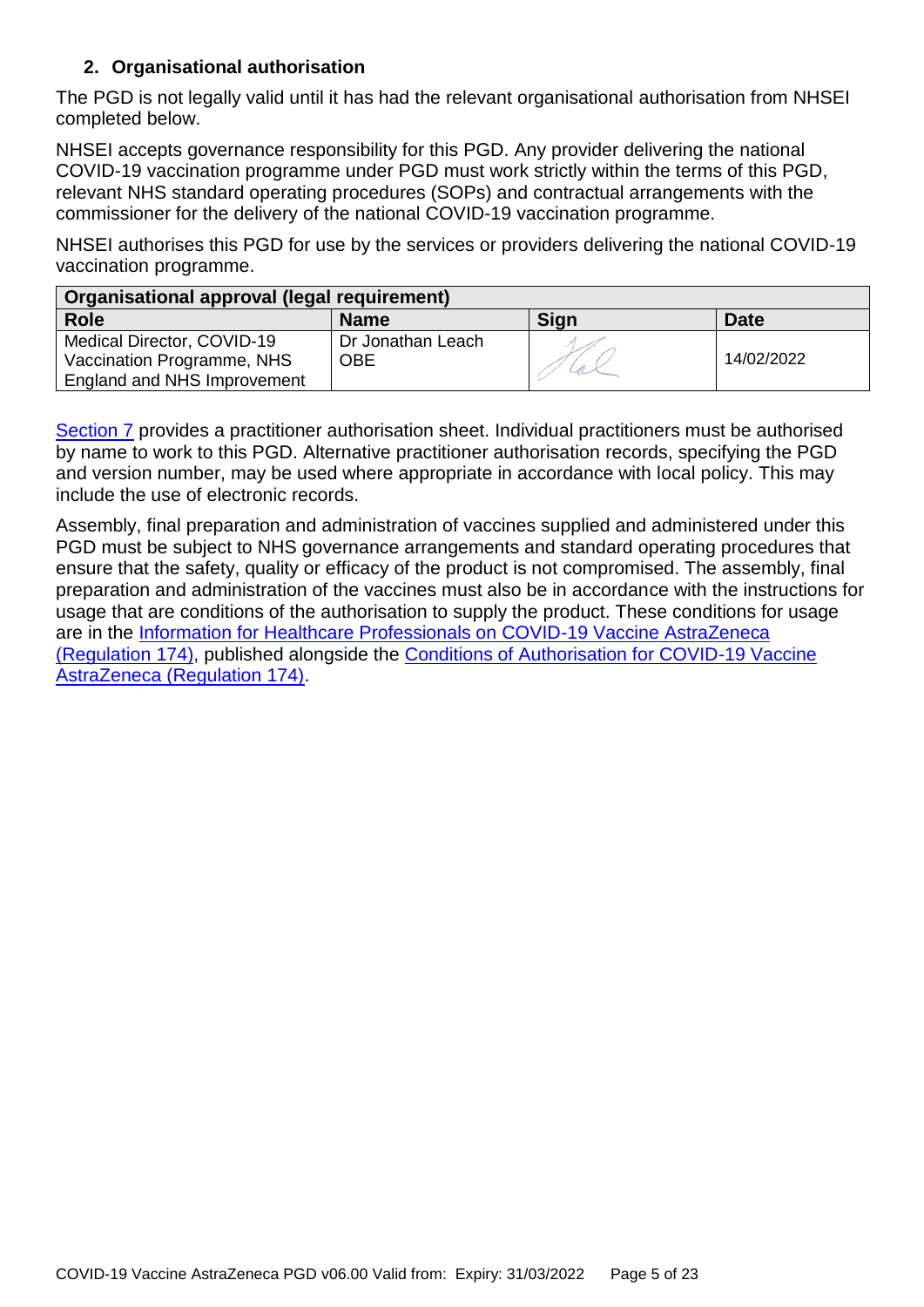<span id="page-5-1"></span><span id="page-5-0"></span>

| <b>Qualifications and</b><br>professional registration | Practitioners must only work under this PGD where they are<br>competent to do so. Practitioners working to this PGD must also be<br>one of the following registered professionals who can legally supply<br>and administer under a PGD (see Patient Group Directions: who can<br>administer them):<br>nurses and midwives currently registered with the Nursing and<br>$\bullet$<br>Midwifery Council (NMC)<br>pharmacists currently registered with the General Pharmaceutical<br>Council (GPhC)<br>chiropodists/podiatrists, dieticians, occupational therapists,<br>orthoptists, orthotists/prosthetists, paramedics, physiotherapists,<br>radiographers and speech and language therapists currently<br>registered with the Health and Care Professions Council (HCPC)<br>dental hygienists and dental therapists registered with the General<br><b>Dental Council</b><br>optometrists registered with the General Optical Council.<br>Practitioners must also fulfil all of the Additional requirements. |
|--------------------------------------------------------|---------------------------------------------------------------------------------------------------------------------------------------------------------------------------------------------------------------------------------------------------------------------------------------------------------------------------------------------------------------------------------------------------------------------------------------------------------------------------------------------------------------------------------------------------------------------------------------------------------------------------------------------------------------------------------------------------------------------------------------------------------------------------------------------------------------------------------------------------------------------------------------------------------------------------------------------------------------------------------------------------------------|
| <b>Additional requirements</b>                         | Additionally, practitioners:                                                                                                                                                                                                                                                                                                                                                                                                                                                                                                                                                                                                                                                                                                                                                                                                                                                                                                                                                                                  |
|                                                        | must be authorised by name as an approved practitioner under the<br>$\bullet$<br>current terms of this PGD before working to it                                                                                                                                                                                                                                                                                                                                                                                                                                                                                                                                                                                                                                                                                                                                                                                                                                                                               |
|                                                        | must have undertaken appropriate training for working under PGDs<br>for supply/administration of medicines                                                                                                                                                                                                                                                                                                                                                                                                                                                                                                                                                                                                                                                                                                                                                                                                                                                                                                    |
|                                                        | must be competent in the use of PGDs (see NICE Competency<br>٠<br>framework for health professionals using PGDs)                                                                                                                                                                                                                                                                                                                                                                                                                                                                                                                                                                                                                                                                                                                                                                                                                                                                                              |
|                                                        | must be familiar with the vaccine product and alert to changes in<br>the Regulation 174 Information for UK Healthcare Professionals for                                                                                                                                                                                                                                                                                                                                                                                                                                                                                                                                                                                                                                                                                                                                                                                                                                                                       |
|                                                        | the vaccine and familiar with the national recommendations for the<br>use of this vaccine                                                                                                                                                                                                                                                                                                                                                                                                                                                                                                                                                                                                                                                                                                                                                                                                                                                                                                                     |
|                                                        | must be familiar with, and alert to changes in relevant chapters of<br>٠<br>Immunisation Against Infectious Disease: the Green Book                                                                                                                                                                                                                                                                                                                                                                                                                                                                                                                                                                                                                                                                                                                                                                                                                                                                           |
|                                                        | must be familiar with, and alert to changes in the relevant NHS<br>$\bullet$<br>standard operating procedures (SOPs) and commissioning                                                                                                                                                                                                                                                                                                                                                                                                                                                                                                                                                                                                                                                                                                                                                                                                                                                                        |
|                                                        | arrangements for the national COVID-19 vaccination programme                                                                                                                                                                                                                                                                                                                                                                                                                                                                                                                                                                                                                                                                                                                                                                                                                                                                                                                                                  |
|                                                        | must have undertaken training appropriate to this PGD as required<br>by local policy and SOPs and in line with the Training                                                                                                                                                                                                                                                                                                                                                                                                                                                                                                                                                                                                                                                                                                                                                                                                                                                                                   |
|                                                        | recommendations for COVID-19 vaccinators.<br>must have completed the national COVID-19 vaccination e-learning                                                                                                                                                                                                                                                                                                                                                                                                                                                                                                                                                                                                                                                                                                                                                                                                                                                                                                 |
|                                                        | programme, including the relevant vaccine specific session, and/or<br>locally-provided COVID-19 vaccine training                                                                                                                                                                                                                                                                                                                                                                                                                                                                                                                                                                                                                                                                                                                                                                                                                                                                                              |
|                                                        | must be competent to assess individuals for suitability for                                                                                                                                                                                                                                                                                                                                                                                                                                                                                                                                                                                                                                                                                                                                                                                                                                                                                                                                                   |
|                                                        | vaccination, identify any contraindications or precautions, obtain<br>informed consent (or 'best interests' decision in accordance with                                                                                                                                                                                                                                                                                                                                                                                                                                                                                                                                                                                                                                                                                                                                                                                                                                                                       |
|                                                        | the Mental Capacity Act 2005) and to discuss issues related to<br>vaccination. For further information on consent see Chapter 2 of                                                                                                                                                                                                                                                                                                                                                                                                                                                                                                                                                                                                                                                                                                                                                                                                                                                                            |
|                                                        | 'The Green Book'.<br>must be competent in the correct handling and storage of vaccines,                                                                                                                                                                                                                                                                                                                                                                                                                                                                                                                                                                                                                                                                                                                                                                                                                                                                                                                       |
|                                                        | and management of the cold chain<br>must be competent in the handling of the vaccine product and use<br>$\bullet$                                                                                                                                                                                                                                                                                                                                                                                                                                                                                                                                                                                                                                                                                                                                                                                                                                                                                             |
|                                                        | of aseptic technique for drawing up the correct dose                                                                                                                                                                                                                                                                                                                                                                                                                                                                                                                                                                                                                                                                                                                                                                                                                                                                                                                                                          |
|                                                        | must be competent in the intramuscular injection technique<br>٠<br>must be competent in the recognition and management of                                                                                                                                                                                                                                                                                                                                                                                                                                                                                                                                                                                                                                                                                                                                                                                                                                                                                     |
|                                                        | anaphylaxis, have completed basic life support training and be able<br>to respond appropriately to immediate adverse reactions                                                                                                                                                                                                                                                                                                                                                                                                                                                                                                                                                                                                                                                                                                                                                                                                                                                                                |
| Continued over page                                    |                                                                                                                                                                                                                                                                                                                                                                                                                                                                                                                                                                                                                                                                                                                                                                                                                                                                                                                                                                                                               |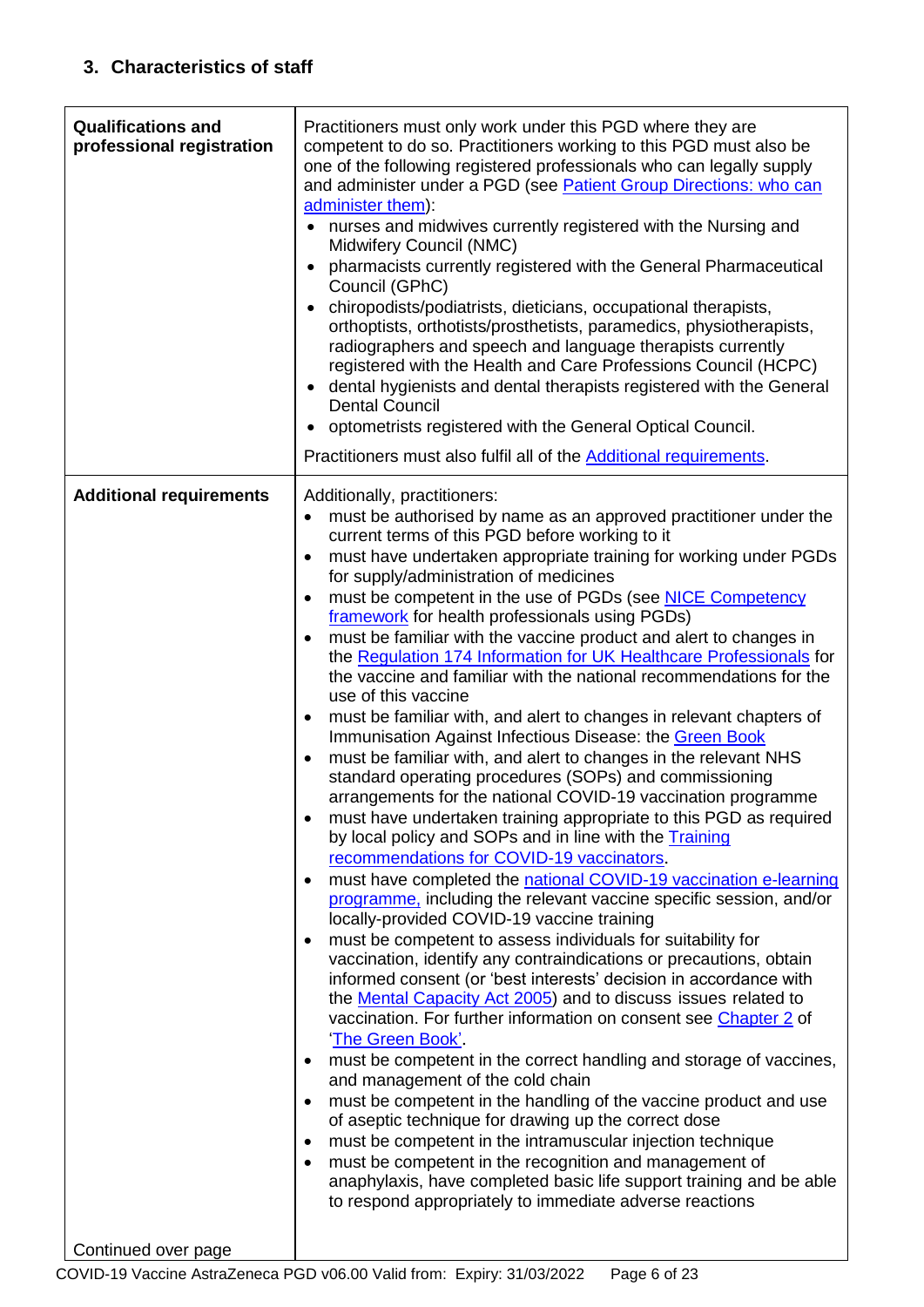| must have access to the PGD and relevant COVID-19 vaccination<br>$\bullet$<br>programme online resources such as the Green Book and COVID-<br>19 vaccination programme: Information for healthcare practitioners<br>must have been signed off as competent using the COVID-19<br>vaccinator competency assessment tool if new to or returning to<br>immunisation after a prolonged period (more than 12 months) or<br>have used the tool for self-assessment if experienced vaccinator<br>(vaccinated within past 12 months)<br>should fulfil any additional requirements defined by local or national<br>policy<br>The individual practitioner must be authorised by name, under<br>the current version of this PGD before working according to it. |
|------------------------------------------------------------------------------------------------------------------------------------------------------------------------------------------------------------------------------------------------------------------------------------------------------------------------------------------------------------------------------------------------------------------------------------------------------------------------------------------------------------------------------------------------------------------------------------------------------------------------------------------------------------------------------------------------------------------------------------------------------|
| Practitioners must ensure they are up to date with relevant issues and<br>clinical skills relating to vaccination and management of anaphylaxis.<br>Practitioners should be constantly alert to any subsequent<br>recommendations from the UKHSA and/or NHSEI and other sources<br>of medicines information.                                                                                                                                                                                                                                                                                                                                                                                                                                         |
|                                                                                                                                                                                                                                                                                                                                                                                                                                                                                                                                                                                                                                                                                                                                                      |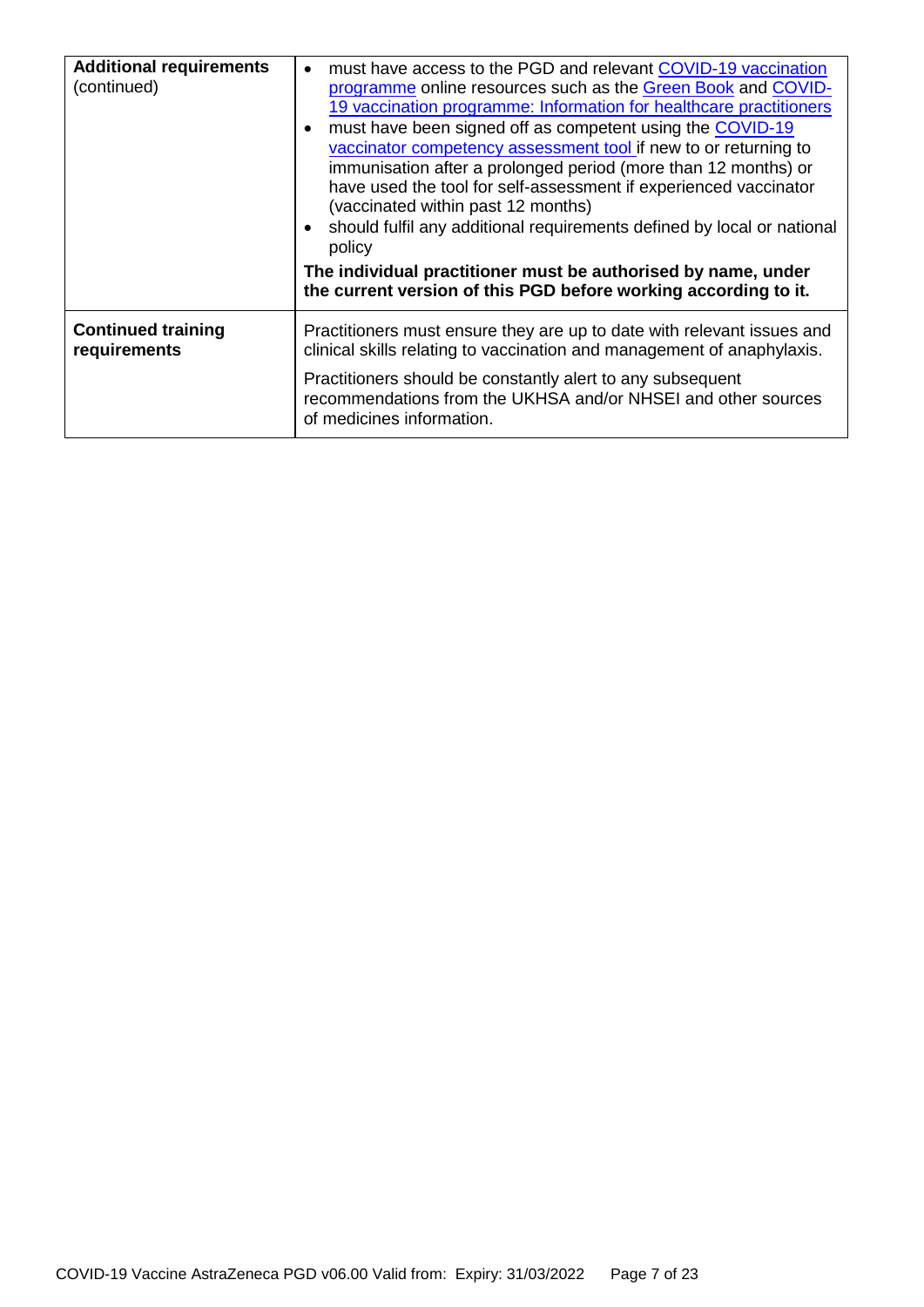### **4. Clinical condition or situation to which this PGD applies**

| <b>Clinical condition or</b><br>situation to which this<br><b>PGD applies</b> | COVID-19 Vaccine AstraZeneca is indicated for the active immunisation<br>of individuals for the prevention of coronavirus disease (COVID-19)<br>caused by the SARS-CoV-2 virus, in accordance with the national<br>COVID-19 vaccination programme (see COVID-19 vaccination<br>programme page) and recommendations given in Chapter 14a of the<br>Immunisation Against Infectious Disease: the 'Green Book', and<br>subsequent correspondence/publications from UKHSA and/or NHS<br>England and NHS Improvement.                                                                                                                                                                                                                                    |
|-------------------------------------------------------------------------------|-----------------------------------------------------------------------------------------------------------------------------------------------------------------------------------------------------------------------------------------------------------------------------------------------------------------------------------------------------------------------------------------------------------------------------------------------------------------------------------------------------------------------------------------------------------------------------------------------------------------------------------------------------------------------------------------------------------------------------------------------------|
| <b>Criteria for inclusion</b>                                                 | COVID-19 Vaccine AstraZeneca should be offered to all individuals aged<br>18 years and over in accordance with the national COVID-19 vaccination<br>programme and the recommendations in Chapter 14a of the Green<br>Book.                                                                                                                                                                                                                                                                                                                                                                                                                                                                                                                          |
|                                                                               | Individuals are eligible for different dose schedules based on their age<br>and recognised risk group (see the Dose and frequency of administration<br>section).                                                                                                                                                                                                                                                                                                                                                                                                                                                                                                                                                                                    |
| Criteria for exclusion <sup>2</sup>                                           | Individuals for whom valid consent, or a 'best-interests' decision in<br>accordance with the Mental Capacity Act 2005, has not been obtained<br>(for further information on consent see Chapter 2 of 'The Green Book').<br>The Regulation 174 Information for UK recipients for COVID-19 vaccine<br>AstraZeneca should be available to inform consent.                                                                                                                                                                                                                                                                                                                                                                                              |
|                                                                               | Individuals who:<br>• are less than 18 years of age<br>have had a previous systemic allergic reaction (including immediate<br>onset anaphylaxis) to a previous dose of COVID-19 Vaccine<br>AstraZeneca or to any component of the vaccine or residues from the<br>manufacturing process <sup>3</sup><br>have experienced thrombosis with thrombocytopenia syndrome (TTS)<br>following vaccination with COVID-19 Vaccine AstraZeneca<br>have previously experienced episodes of capillary leak syndrome<br>(CLS)<br>are suffering from acute severe febrile illness or acute infection (the<br>presence of a minor infection is not a contraindication for vaccination)<br>have received a full dose of COVID-19 vaccine in the preceding 28<br>days |
| <b>Cautions, including</b><br>any relevant action to<br>be taken              | Facilities for management of anaphylaxis should be available at all<br>vaccination sites (see Chapter 8 of the Green Book) and advice issued<br>by the Resuscitation Council.                                                                                                                                                                                                                                                                                                                                                                                                                                                                                                                                                                       |
|                                                                               | JCVI issues advice on vaccine preference specific to the current UK<br>context and available data. An alternative COVID-19 vaccine to COVID-<br>19 Vaccine AstraZeneca may be advised as preferable for some groups<br>eligible for COVID-19 vaccination. Recommendations current at the time<br>of vaccination should be followed (see Chapter 14a of the Green Book).                                                                                                                                                                                                                                                                                                                                                                             |
| Continued over page                                                           | Serious thromboembolic events with concurrent thrombocytopenia,<br>sometimes accompanied by bleeding, have occurred very rarely                                                                                                                                                                                                                                                                                                                                                                                                                                                                                                                                                                                                                     |

<sup>&</sup>lt;sup>2</sup> Exclusion under this PGD does not necessarily mean the medication is contraindicated, but it would be outside its remit and another form of authorisation will be required

1

<sup>&</sup>lt;sup>3</sup> Contains polysorbate 80. Refer to [Regulation 174 Information for UK Healthcare Professionals](https://www.gov.uk/government/publications/regulatory-approval-of-covid-19-vaccine-astrazeneca) for a full list of excipients.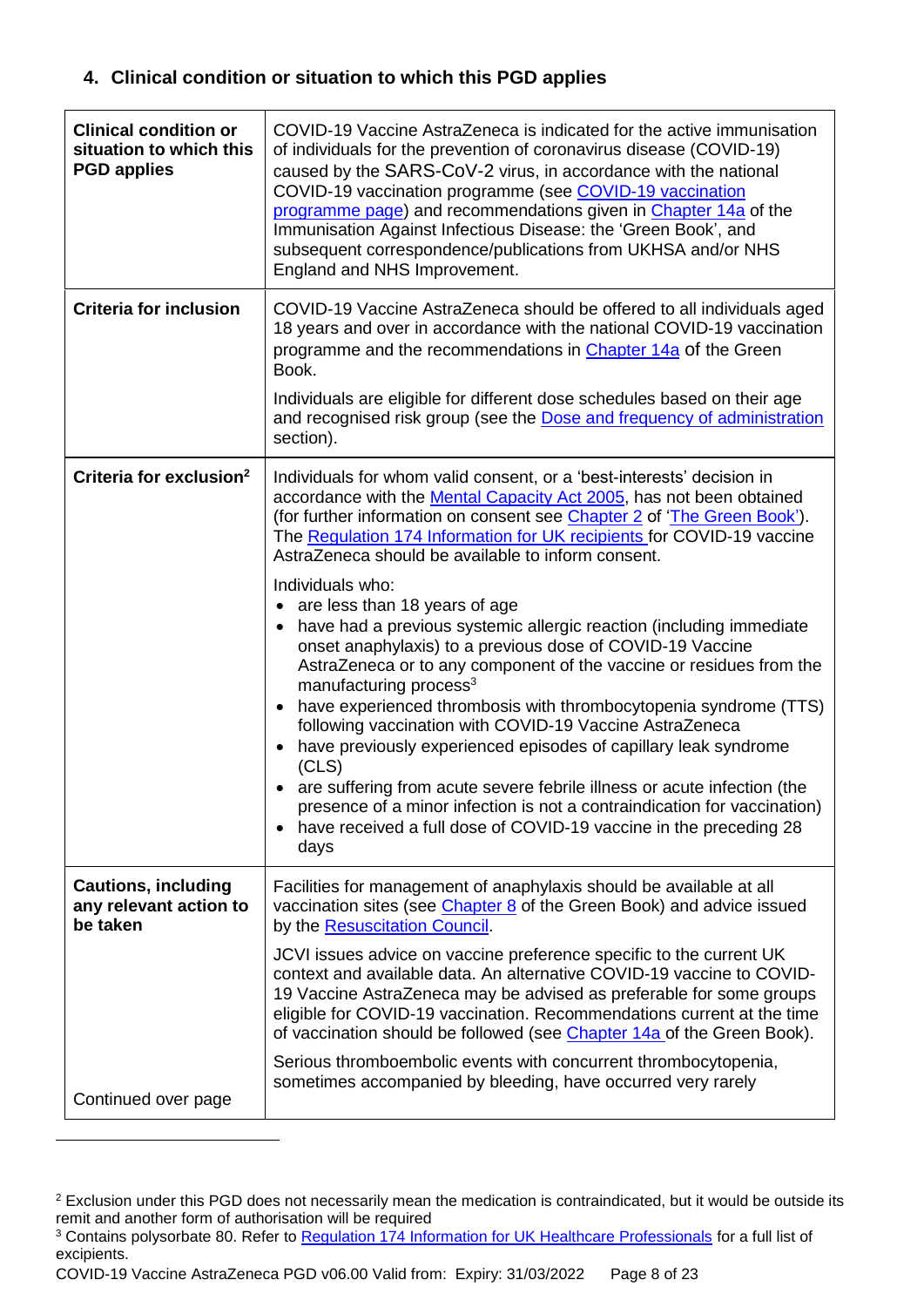| <b>Cautions, including</b><br>any relevant action to | following vaccination with COVID-19 Vaccine AstraZeneca during post<br>authorisation use.                                                                                                                                                                                                                                                                                                                                                                                                                                                                                                                                                                                                                                                                                                                                                                                                                                                                                                                                                                                                                                                                                                                                                                                                                                                        |
|------------------------------------------------------|--------------------------------------------------------------------------------------------------------------------------------------------------------------------------------------------------------------------------------------------------------------------------------------------------------------------------------------------------------------------------------------------------------------------------------------------------------------------------------------------------------------------------------------------------------------------------------------------------------------------------------------------------------------------------------------------------------------------------------------------------------------------------------------------------------------------------------------------------------------------------------------------------------------------------------------------------------------------------------------------------------------------------------------------------------------------------------------------------------------------------------------------------------------------------------------------------------------------------------------------------------------------------------------------------------------------------------------------------|
| be taken (continued)                                 |                                                                                                                                                                                                                                                                                                                                                                                                                                                                                                                                                                                                                                                                                                                                                                                                                                                                                                                                                                                                                                                                                                                                                                                                                                                                                                                                                  |
|                                                      | JCVI currently advises a preference for a vaccine other than COVID-19<br>Vaccine AstraZeneca to be offered to healthy people under 40 years of<br>age, including health and social care workers, unpaid carers and<br>household contacts of immunosuppressed individuals. This advice may<br>change if there is a change in the epidemiology or an interruption in the<br>supply of the alternative vaccines. Within this age group, those who are<br>older (over 30 years of age), male, from certain minority ethnic<br>backgrounds, in certain occupations at high risk of exposure, and those<br>who are obese, remain at high risk of COVID-19. In the absence of a<br>suitable alternative these individuals should still be offered the<br>AstraZeneca vaccine, and may choose to receive the vaccine, provided<br>they have been informed and understand the relative risks and benefits.<br>They should be given the latest version of the COVID-19 vaccination and<br>blood clotting leaflet. Those who have already received a dose of<br>COVID-19 Vaccine AstraZeneca should complete the primary course<br>with the same vaccine. Where the same vaccine is not available or<br>suitable, or if the first product received is unknown, one dose of the<br>locally available product should be given to complete the primary course. |
|                                                      | The Regulation 174 Information for Healthcare Practitioners currently<br>states that, as a precautionary measure, administration of the COVID-19<br>Vaccine AstraZeneca in individuals with a history of heparin-induced<br>thrombocytopenia and thrombosis (HITT or HIT type 2) or cerebral<br>venous sinus thrombosis should only be considered when the benefit<br>outweighs any potential risks.                                                                                                                                                                                                                                                                                                                                                                                                                                                                                                                                                                                                                                                                                                                                                                                                                                                                                                                                             |
|                                                      | Individuals with past clotting episodes and those diagnosed with<br>thrombophilia, whether or not they are on long term anti-coagulation,<br>remain at risk of COVID-19 disease. There is no evidence that those with<br>a prior history of thrombosis or known risk factors for thrombosis are<br>more at risk of developing this immune-mediated condition of thrombosis<br>in combination with thrombocytopenia after the COVID-19 Vaccine<br>AstraZeneca. For most of these individuals, the risk of recurrent<br>thrombosis due to COVID-19 infection remains far greater than the risk of<br>this syndrome. Therefore, individuals aged 40 years and over with such<br>a history should be vaccinated with any of the available vaccines<br>(provided they are not otherwise contra-indicated). The same<br>consideration applies to those who experience common clotting episodes<br>after the first dose of COVID-19 Vaccine AstraZeneca but without<br>concomitant thrombocytopenia.                                                                                                                                                                                                                                                                                                                                                    |
|                                                      | Individuals who have received the first dose of AstraZeneca vaccine<br>without developing this rare condition, TTS, are advised to receive the<br>second dose of the same vaccine at the currently recommended interval.<br>To date, there is no signal of an increased risk of this condition after the<br>second dose and the rate of other reactions is lower after the second<br>dose than after the first dose of this vaccine. Using an alternative product<br>for the second dose is more likely to lead to common side effects.                                                                                                                                                                                                                                                                                                                                                                                                                                                                                                                                                                                                                                                                                                                                                                                                          |
|                                                      | Previous immune thrombocytopenia (ITP) is not a contra-indication for<br>vaccination but platelet monitoring is advised for individuals with a history<br>of ITP who receive AstraZeneca vaccine. Cases of thrombocytopenia,<br>including ITP, have been reported, typically within the first four weeks<br>after vaccination. Individuals who experience ITP in the four weeks after<br>the first dose of AstraZeneca vaccine should be assessed by a<br>haematologist and the risk benefit of further vaccination and with which<br>product should be considered on an individual basis. If receiving further<br>vaccination, the platelet count should be monitored.                                                                                                                                                                                                                                                                                                                                                                                                                                                                                                                                                                                                                                                                          |
| Continued over page                                  |                                                                                                                                                                                                                                                                                                                                                                                                                                                                                                                                                                                                                                                                                                                                                                                                                                                                                                                                                                                                                                                                                                                                                                                                                                                                                                                                                  |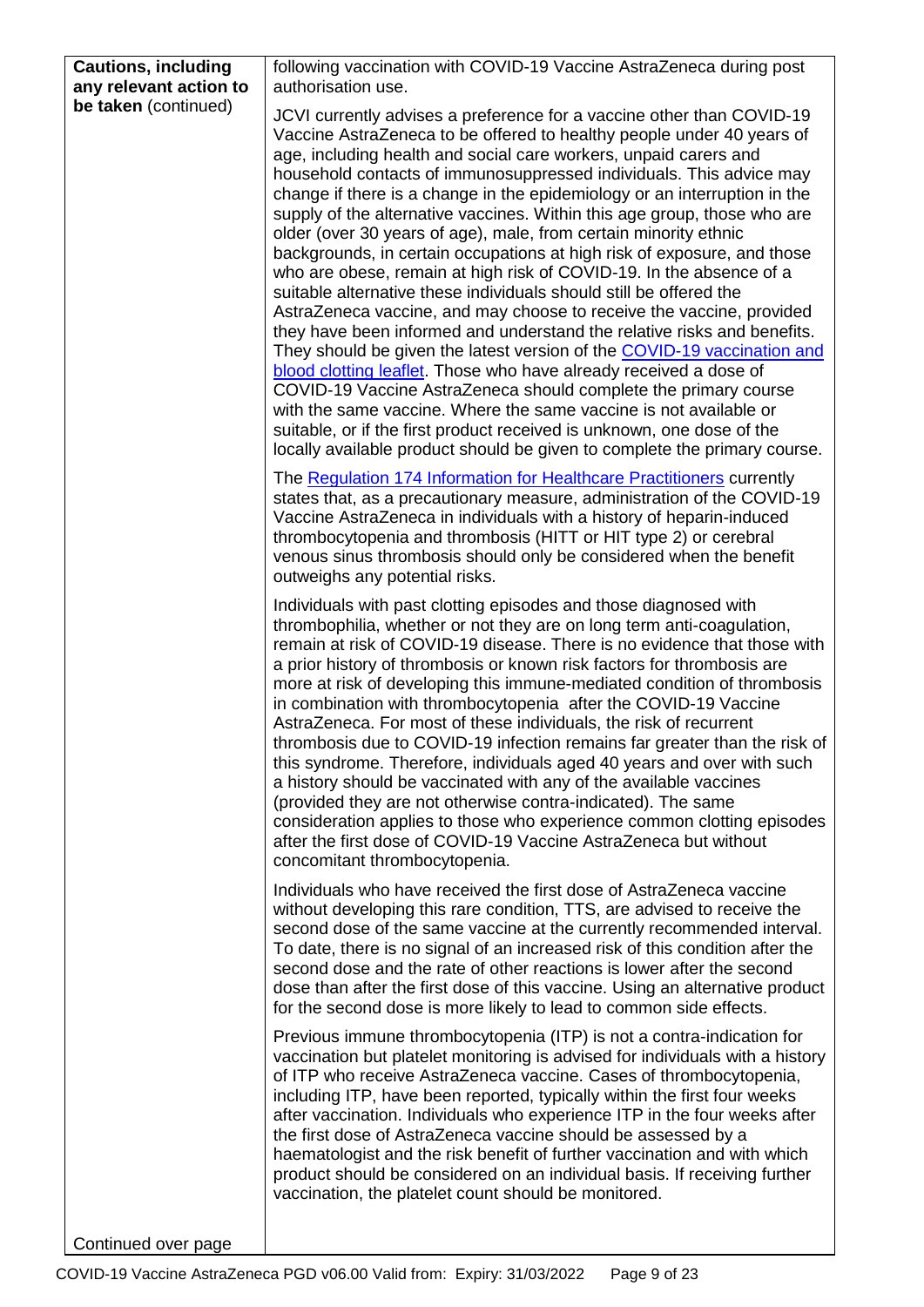| <b>Cautions, including</b><br>any relevant action to<br>be taken<br>(continued) | Guidance produced by the UK ITP Forum Working Party therefore<br>advises discussing the potential for a fall in platelet count in individuals<br>with a history of ITP receiving any COVID-19 vaccine and recommends a<br>platelet count check 2-5 days after the vaccine (British Society for<br>Haematology-COVID-19).                                                                                                                                                                                                                                                                                                                                                                                                                                                                                                                                                                                                                                                                                                                                                                                                                                                                                                                                                                                     |
|---------------------------------------------------------------------------------|--------------------------------------------------------------------------------------------------------------------------------------------------------------------------------------------------------------------------------------------------------------------------------------------------------------------------------------------------------------------------------------------------------------------------------------------------------------------------------------------------------------------------------------------------------------------------------------------------------------------------------------------------------------------------------------------------------------------------------------------------------------------------------------------------------------------------------------------------------------------------------------------------------------------------------------------------------------------------------------------------------------------------------------------------------------------------------------------------------------------------------------------------------------------------------------------------------------------------------------------------------------------------------------------------------------|
|                                                                                 | Where individuals experienced a possible allergic reaction to a dose of<br>COVID-19 vaccine follow the guidance in Chapter 14a of the Green Book<br>in relation to the administration of subsequent doses.                                                                                                                                                                                                                                                                                                                                                                                                                                                                                                                                                                                                                                                                                                                                                                                                                                                                                                                                                                                                                                                                                                   |
|                                                                                 | Individuals with non-allergic reactions (vasovagal episodes, non-urticarial<br>skin reaction or non-specific symptoms) to a COVID-19 vaccine can<br>receive subsequent doses of vaccine in any vaccination setting.                                                                                                                                                                                                                                                                                                                                                                                                                                                                                                                                                                                                                                                                                                                                                                                                                                                                                                                                                                                                                                                                                          |
|                                                                                 | The rate of anaphylaxis reported to date after the AstraZeneca vaccine is<br>in line with the expected rate of anaphylaxis to non-COVID vaccines. The<br>AstraZeneca vaccine does not contain PEG but does contain a related<br>compound called polysorbate 80. Individuals who have tolerated<br>injections that contain polysorbate 80 (including the adjuvanted influenza<br>vaccine, Fluad® and the GlaxoSmithKline vaccine Fluarix®) are likely to<br>tolerate the AstraZeneca vaccine.                                                                                                                                                                                                                                                                                                                                                                                                                                                                                                                                                                                                                                                                                                                                                                                                                 |
|                                                                                 | Individuals with undiagnosed PEG allergy often have a history of<br>immediate onset-unexplained anaphylaxis or anaphylaxis to multiple<br>classes of drugs or an unexplained anaphylaxis. Such individuals should<br>not be vaccinated with the Comirnaty® or Spikevax® vaccines, except<br>on the expert advice of an allergy specialist. The AstraZeneca vaccine<br>can be used as an alternative (unless otherwise contraindicated),<br>particularly if they previously tolerated the adjuvanted influenza vaccine.<br>The vaccine should be administered in a setting with full resuscitation<br>facilities (such as a hospital), and a 30-minute observation period is<br>recommended.                                                                                                                                                                                                                                                                                                                                                                                                                                                                                                                                                                                                                  |
|                                                                                 | Syncope (fainting) can occur following, or even before, any vaccination<br>as a psychogenic response to the needle injection. This can be<br>accompanied by several neurological signs such as transient visual<br>disturbance, paraesthesia and tonic-clonic limb movements during<br>recovery. It is important that procedures are in place to avoid injury from<br>faints.                                                                                                                                                                                                                                                                                                                                                                                                                                                                                                                                                                                                                                                                                                                                                                                                                                                                                                                                |
|                                                                                 | There is no routine requirement for 15 minutes observation following<br>COVID-19 Vaccine AstraZeneca. However, as fainting can occur<br>following vaccination, all those vaccinated with any of the COVID-19<br>vaccines should either be driven by someone else or should not drive for<br>15 minutes after vaccination.                                                                                                                                                                                                                                                                                                                                                                                                                                                                                                                                                                                                                                                                                                                                                                                                                                                                                                                                                                                    |
|                                                                                 | Individuals with a bleeding disorder may develop a haematoma at the<br>injection site. Individuals with bleeding disorders may be vaccinated<br>intramuscularly if, in the opinion of a doctor familiar with the individual's<br>bleeding risk, vaccines or similar small volume intramuscular injections<br>can be administered with reasonable safety by this route. If the individual<br>receives medication/treatment to reduce bleeding, for example treatment<br>for haemophilia, intramuscular vaccination can be scheduled shortly after<br>such medication/treatment is administered. Individuals on stable<br>anticoagulation therapy, including individuals on warfarin who are up to<br>date with their scheduled INR testing and whose latest INR was below<br>the upper threshold of their therapeutic range, can receive intramuscular<br>vaccination. A fine needle (equal to 23 gauge or finer calibre such as 25<br>gauge) should be used for the vaccination, followed by firm pressure<br>applied to the site (without rubbing) for at least two minutes. If in any<br>doubt, consult with the clinician responsible for prescribing or monitoring<br>the individual's anticoagulant therapy. The individual/carer should be<br>informed about the risk of haematoma from the injection. |
| Continued over page                                                             |                                                                                                                                                                                                                                                                                                                                                                                                                                                                                                                                                                                                                                                                                                                                                                                                                                                                                                                                                                                                                                                                                                                                                                                                                                                                                                              |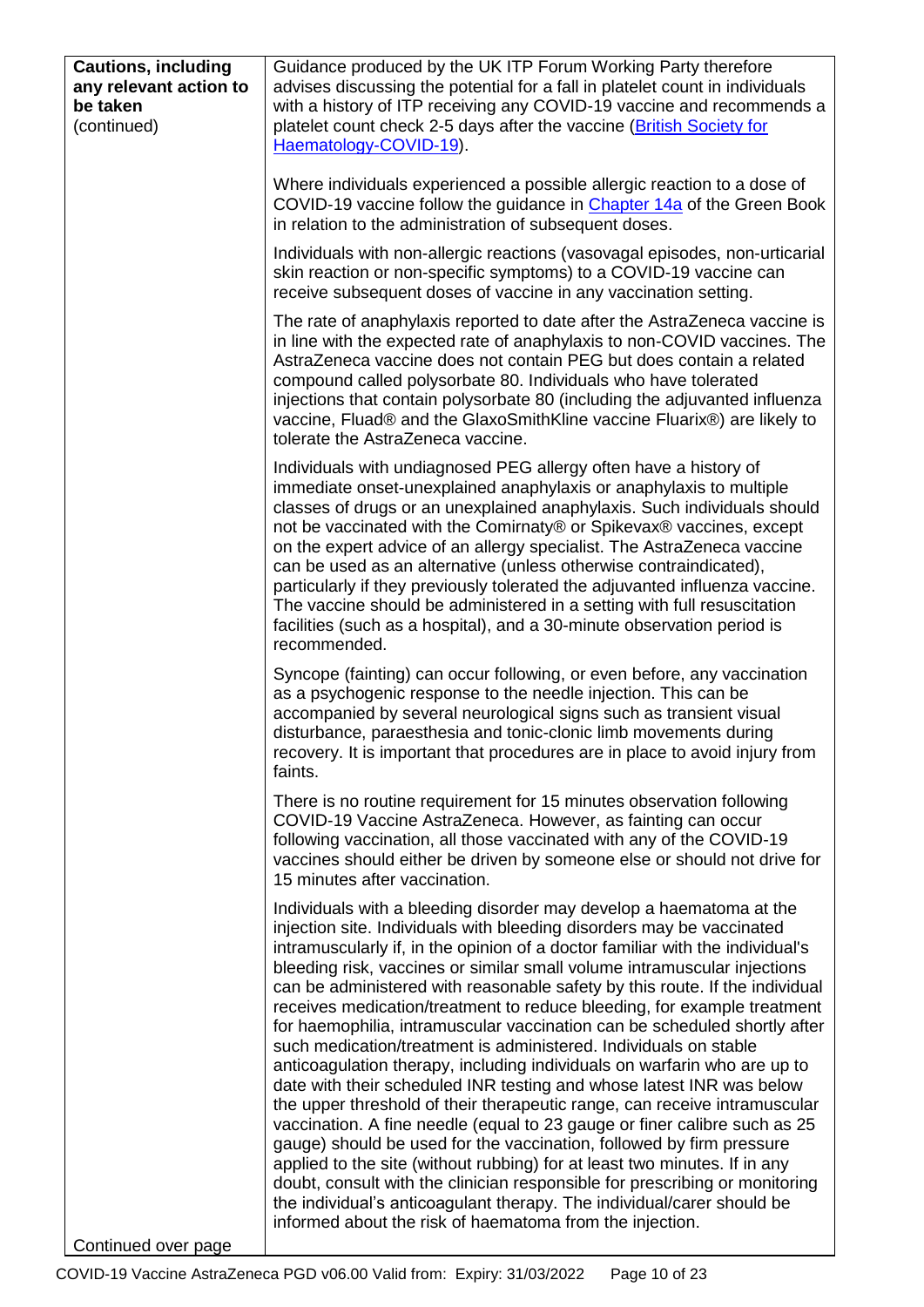| <b>Cautions, including</b><br>any relevant action to<br>be taken<br>(continued) | Very rare reports have been received of Guillain-Barre Syndrome (GBS)<br>following COVID-19 vaccination (further information is available in<br>Chapter 14a). Healthcare professionals should be alert to the signs and<br>symptoms of GBS to ensure correct diagnosis and to rule out other<br>causes, in order to initiate adequate supportive care and treatment.<br>Individuals who have a history of GBS should be vaccinated as<br>recommended for their age and underlying risk status. In those who are<br>diagnosed with GBS after the first dose of vaccine, the balance of risk<br>benefit is in favour of completing a full COVID-19 vaccination schedule.<br>On a precautionary basis, however, where GBS occurs within six weeks<br>of an Astra Zeneca vaccine, for any future doses Comirnaty® and<br>Spikevax® vaccines are preferred. Where GBS occurs following either of<br>the mRNA vaccines, further vaccination can proceed as normal, once<br>recovered.                                                                                                                                                                                                                                                                                                         |
|---------------------------------------------------------------------------------|-----------------------------------------------------------------------------------------------------------------------------------------------------------------------------------------------------------------------------------------------------------------------------------------------------------------------------------------------------------------------------------------------------------------------------------------------------------------------------------------------------------------------------------------------------------------------------------------------------------------------------------------------------------------------------------------------------------------------------------------------------------------------------------------------------------------------------------------------------------------------------------------------------------------------------------------------------------------------------------------------------------------------------------------------------------------------------------------------------------------------------------------------------------------------------------------------------------------------------------------------------------------------------------------|
|                                                                                 | Past history of COVID-19 infection                                                                                                                                                                                                                                                                                                                                                                                                                                                                                                                                                                                                                                                                                                                                                                                                                                                                                                                                                                                                                                                                                                                                                                                                                                                      |
|                                                                                 | There is no evidence of any safety concerns from vaccinating individuals<br>with a past history of COVID-19 infection, or with detectable COVID-19<br>antibody.                                                                                                                                                                                                                                                                                                                                                                                                                                                                                                                                                                                                                                                                                                                                                                                                                                                                                                                                                                                                                                                                                                                         |
|                                                                                 | Vaccination of individuals who may be infected but asymptomatic or<br>incubating COVID-19 infection is unlikely to have a detrimental effect on<br>the illness. Vaccination should be deferred in those with confirmed<br>infection to avoid onward transmission and confusing the differential<br>diagnosis. As clinical deterioration can occur up to two weeks after<br>infection, ideally vaccination should be deferred until clinical recovery to<br>around four weeks after onset of symptoms or four weeks from the first<br>confirmed positive specimen for that episode in those who are<br>asymptomatic. This interval may be reduced in periods of high incidence<br>or where there is concern about vaccine effectiveness (for example a<br>new variant). The timing of any change will be advised by JCVI or<br>UKHSA and published in operational guidance agreed by DHSC and<br>NHSEI. Having prolonged COVID-19 symptoms is not a contraindication<br>to receiving COVID-19 vaccine but if the individual is seriously<br>debilitated, still under active investigation, or has evidence of recent<br>deterioration, deferral of vaccination may be considered to avoid<br>incorrect attribution of any change in the person's underlying condition to<br>the vaccine. |
|                                                                                 | <b>Vaccine Surveillance</b>                                                                                                                                                                                                                                                                                                                                                                                                                                                                                                                                                                                                                                                                                                                                                                                                                                                                                                                                                                                                                                                                                                                                                                                                                                                             |
|                                                                                 | The UK regulator will maintain real-time surveillance post deployment of<br>COVID-19 vaccines in the UK. In response to any safety signals, the<br>Medicines and Healthcare products Regulatory Agency (MHRA) may<br>provide temporary advice or make substantive amendments to the<br>authorised conditions of the vaccine product's supply in the UK.<br>Administration under this PGD must be in accordance with the most up-<br>to-date advice or amendments (see Green Book Chapter 14a and<br>Regulatory approval of COVID-19 Vaccine AstraZeneca). These<br>documents take precedence for the purposes of compliance with this<br>PGD, if there is a delay in updating other provisions of this PGD that cut<br>across them.                                                                                                                                                                                                                                                                                                                                                                                                                                                                                                                                                     |
| Action to be taken if<br>the patient is<br>excluded                             | This PGD is for individuals aged 18 years and over in accordance with<br>recommendations in Chapter 14a for the use of COVID-19 Vaccine<br>AstraZeneca. For individuals under 18 years of age, Comirnaty® vaccine<br>is recommended (see the appropriate Comirnaty® PGD).                                                                                                                                                                                                                                                                                                                                                                                                                                                                                                                                                                                                                                                                                                                                                                                                                                                                                                                                                                                                               |
| Continued over page                                                             | The risk to the individual of not being immunised must be considered.<br>The indications for risk groups are not exhaustive, and the healthcare<br>practitioner should consider the risk of COVID-19 exacerbating any<br>underlying disease that an individual may have, as well as the risk of<br>serious illness from COVID-19 itself. Where appropriate, such individuals                                                                                                                                                                                                                                                                                                                                                                                                                                                                                                                                                                                                                                                                                                                                                                                                                                                                                                            |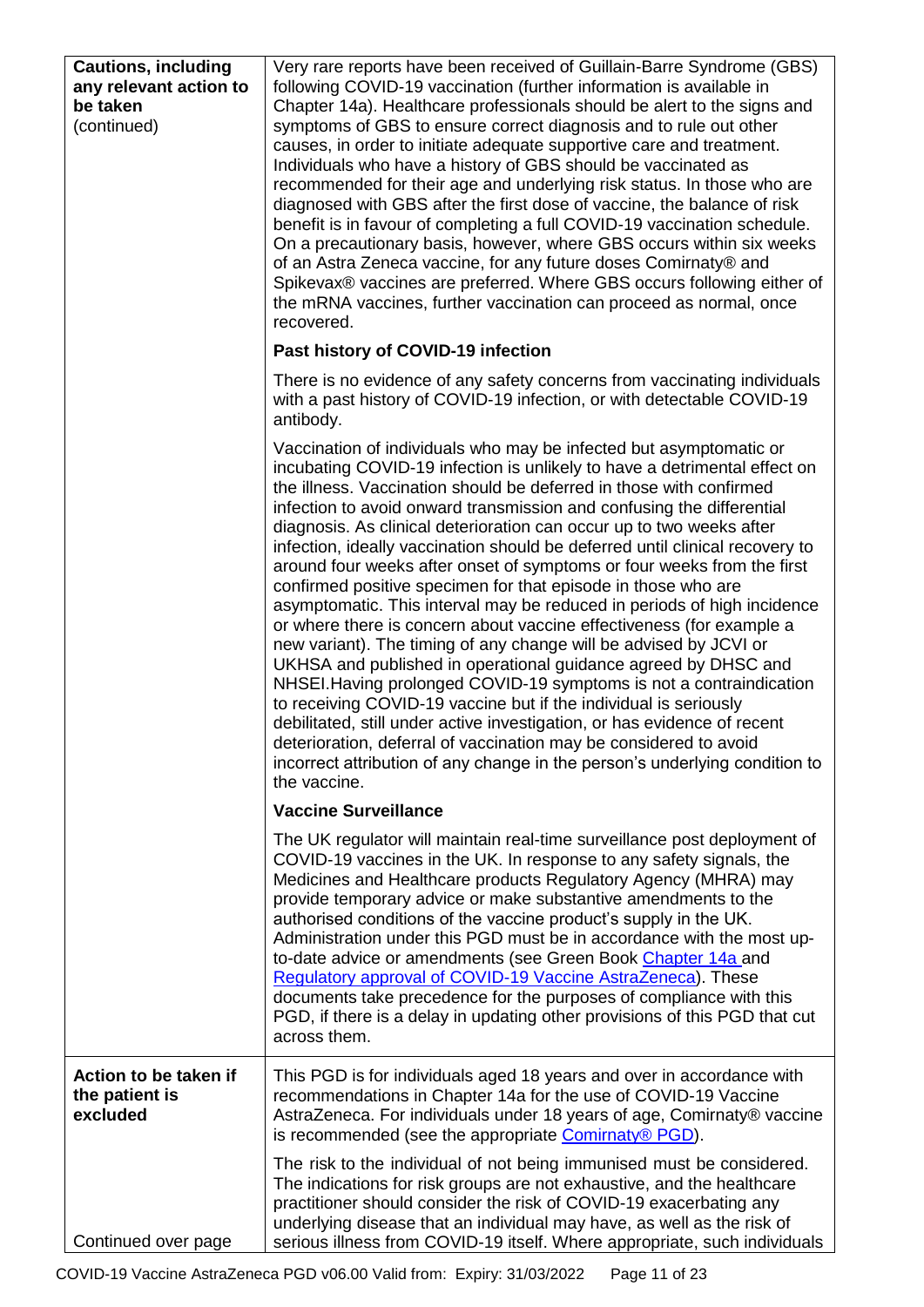| Action to be taken if<br>the patient is<br>excluded<br>(continued)  | should be referred for assessment of clinical risk. Where risk is identified<br>as equivalent to those currently eligible for immunisation, vaccination<br>may be provided by an appropriate prescriber or on a patient specific<br>basis, under a PSD.                                                                                                                                                                                                                                                                 |
|---------------------------------------------------------------------|-------------------------------------------------------------------------------------------------------------------------------------------------------------------------------------------------------------------------------------------------------------------------------------------------------------------------------------------------------------------------------------------------------------------------------------------------------------------------------------------------------------------------|
|                                                                     | Individuals who have had a previous systemic allergic reaction (including<br>immediate onset anaphylaxis) to a previous dose of COVID-19 Vaccine<br>AstraZeneca may be given an alternate mRNA COVID-19 vaccine in any<br>setting, with observation for 30 minutes, for subsequent doses of COVID-<br>19 vaccine indicated.                                                                                                                                                                                             |
|                                                                     | Individuals who experience a clotting episode with concomitant<br>thrombocytopenia following the first dose of AstraZeneca vaccine should<br>be properly assessed. If they are considered to have TTS, further<br>vaccination should be deferred until their clotting has completely<br>stabilised. Current evidence would support a decision to complete the<br>primary course or boost individuals with a history of TTS with an mRNA<br>vaccine, provided at least 12 weeks has elapsed from the implicated<br>dose. |
|                                                                     | Individuals who have previously experienced episodes of CLS may be<br>offered vaccination with an alternative, mRNA, COVID-19 vaccine.                                                                                                                                                                                                                                                                                                                                                                                  |
|                                                                     | In case of postponement due to acute illness, advise when the individual<br>can be vaccinated and, if possible, ensure another appointment is<br>arranged.                                                                                                                                                                                                                                                                                                                                                              |
|                                                                     | Document the reason for exclusion and any action taken.                                                                                                                                                                                                                                                                                                                                                                                                                                                                 |
| Action to be taken if<br>the patient or carer<br>declines treatment | Informed consent, from the individual or a person legally able to act on<br>the person's behalf, must be obtained for each administration and<br>recorded appropriately. Where a person lacks the capacity, in<br>accordance with the Mental Capacity Act 2005, a decision to vaccinate<br>may be made in the individual's best interests. For further information on<br>consent see Chapter 2 of 'The Green Book'.                                                                                                     |
|                                                                     | Advise the individual/carer about the protective effects of the vaccine, the<br>risks of infection and potential complications if not immunised.                                                                                                                                                                                                                                                                                                                                                                        |
|                                                                     | Document advice given and the decision reached.                                                                                                                                                                                                                                                                                                                                                                                                                                                                         |
| <b>Arrangements for</b><br>referral                                 | As per local policy.                                                                                                                                                                                                                                                                                                                                                                                                                                                                                                    |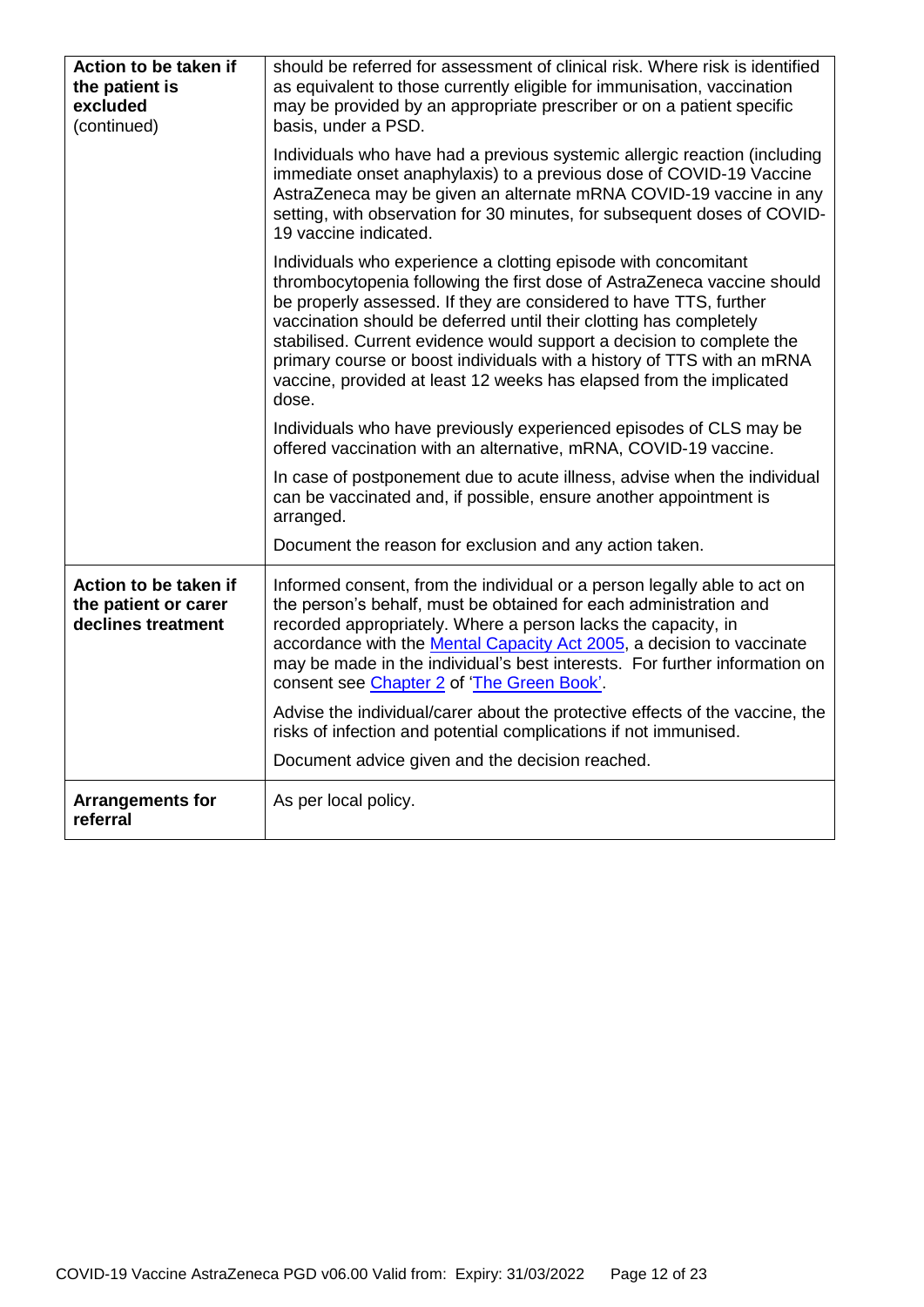## **5. Description of treatment**

| Name, strength and<br>formulation of drug | COVID-19 Vaccine AstraZeneca, solution for injection in multidose<br>container COVID-19 Vaccine (ChAdOx1-S [recombinant]):<br>5ml of solution in a 10-dose vial<br>4ml of solution in an 8-dose vial<br>$\bullet$                                                                                                                                                                                 |
|-------------------------------------------|---------------------------------------------------------------------------------------------------------------------------------------------------------------------------------------------------------------------------------------------------------------------------------------------------------------------------------------------------------------------------------------------------|
|                                           | One dose (0.5 ml) contains COVID-19 Vaccine (ChAdOx1-S*<br>recombinant) $5 \times 10^{10}$ viral particles.                                                                                                                                                                                                                                                                                       |
|                                           | *Recombinant, replication-deficient chimpanzee adenovirus vector<br>encoding the SARS-CoV-2 Spike (S) glycoprotein. Produced in<br>genetically modified human embryonic kidney (HEK) 293 cells.                                                                                                                                                                                                   |
| <b>Legal category</b>                     | COVID-19 Vaccine AstraZeneca has been provided temporary<br>authorisation by the MHRA for supply in the UK under Regulation 174<br>and 174A of HMR 2012.                                                                                                                                                                                                                                          |
|                                           | In accordance with the UK Statutory Instrument 2020 No. 1125, The<br>Human Medicines (Coronavirus and Influenza) (Amendment)<br>Regulations 2020, a PGD may now be used to supply and/or administer<br>a medicine authorised under Regulation 174.                                                                                                                                                |
|                                           | COVID-19 Vaccine AstraZeneca is categorised as a prescription only<br>medicine (POM).                                                                                                                                                                                                                                                                                                             |
|                                           | Note: For administration of Vaxzevria COVID-19 vaccine (ChAdOx1 S)<br>[recombinant]), which has been granted a conditional marketing<br>authorisation, see the <b>Patient Group Direction for Vaxzevria Covid-19</b><br>vaccine when available.                                                                                                                                                   |
| <b>Black triangle</b> ▼                   | As a new vaccine product, MHRA has a specific interest in the reporting<br>of adverse drug reactions for this product.                                                                                                                                                                                                                                                                            |
| Off-label use                             | COVID-19 Vaccine AstraZeneca is supplied in the UK in accordance<br>with Regulation 174.                                                                                                                                                                                                                                                                                                          |
|                                           | As part of the consent process, healthcare professionals must inform<br>the individual/carer that this vaccine has been authorised for temporary<br>supply in the UK by the regulator, MHRA, and that it is being offered in<br>accordance with national guidance. The Regulation 174 Information for<br>UK recipients for COVID-19 Vaccine AstraZeneca should be available<br>to inform consent. |
| Route / method of<br>administration       |                                                                                                                                                                                                                                                                                                                                                                                                   |
|                                           | COVID-19 Vaccine AstraZeneca is for administration by intramuscular<br>injection only, preferably into deltoid region of the upper arm.                                                                                                                                                                                                                                                           |
|                                           | Vaccine should be prepared in accordance with the manufacturer's<br>recommendations (see Regulation 174 Information for UK Healthcare<br><b>Professionals</b> ) and NHS standard operating procedures for the service.                                                                                                                                                                            |
|                                           | Inspect visually prior to administration and ensure appearance is<br>consistent with the description in the Regulation 174 Information for UK<br>Healthcare Professionals, that is a colourless to slightly brown, clear to<br>slightly opaque solution. Discard the vaccine if particulate matter or<br>differences to the described appearance are observed.                                    |
|                                           | Do not shake the vial. Do not dilute the solution.                                                                                                                                                                                                                                                                                                                                                |
|                                           | The vaccine should not be mixed in the same syringe with any other<br>vaccines or medicinal products.                                                                                                                                                                                                                                                                                             |
|                                           | Check product name, batch number and expiry date prior to<br>administration.                                                                                                                                                                                                                                                                                                                      |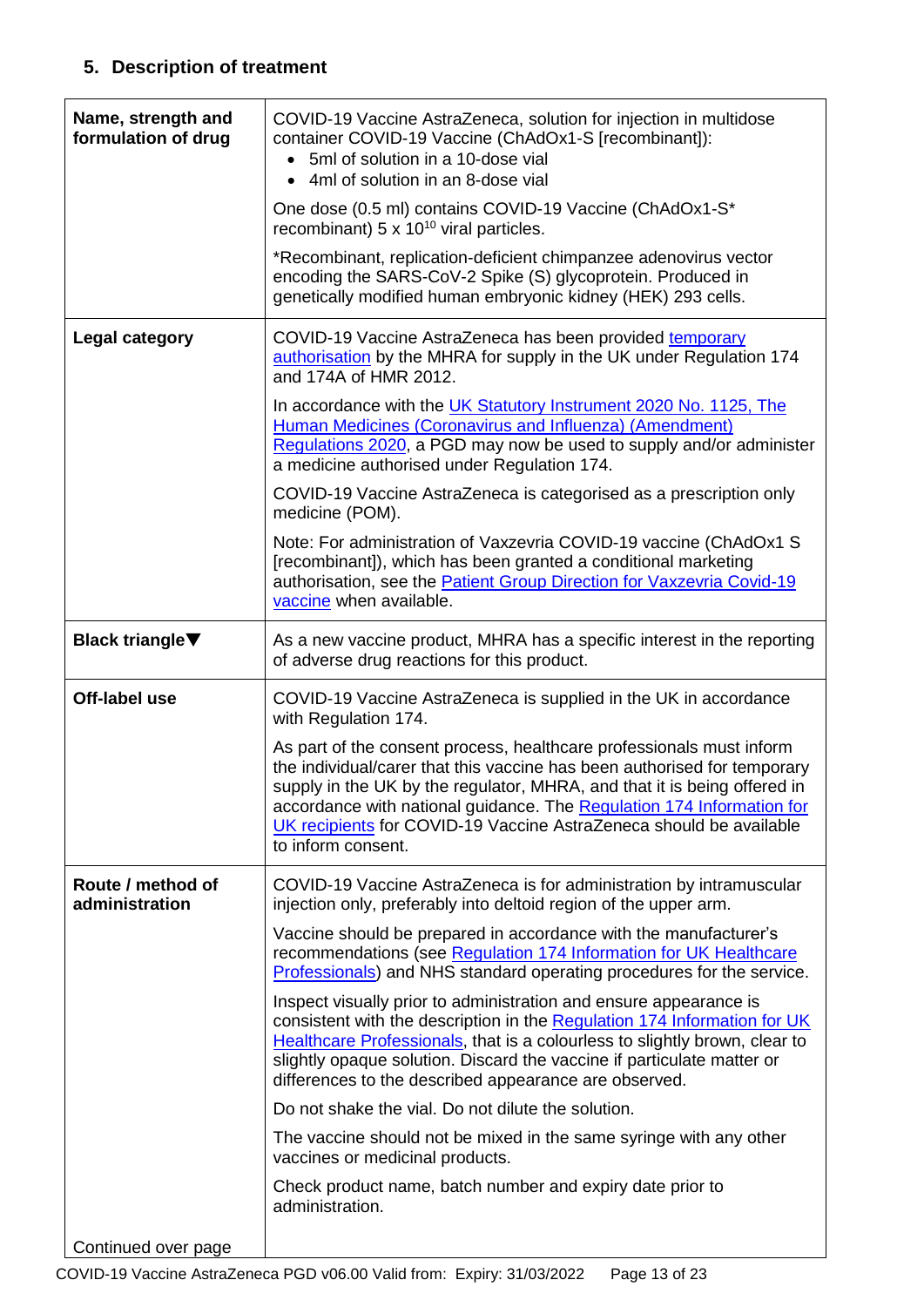| Route / method of<br>administration<br>(continued) | Aseptic technique should be used for withdrawing each vaccine dose of<br>0.5ml into a syringe for injection to be administered intramuscularly.<br>Use a separate sterile needle and syringe for each individual.                                                                                                                                                                                                                                                                                                                                                                                                        |
|----------------------------------------------------|--------------------------------------------------------------------------------------------------------------------------------------------------------------------------------------------------------------------------------------------------------------------------------------------------------------------------------------------------------------------------------------------------------------------------------------------------------------------------------------------------------------------------------------------------------------------------------------------------------------------------|
|                                                    | COVID-19 Vaccine AstraZeneca vials are multidose and, if low dead<br>volume syringes and/or needles are used, one vial contains at least the<br>number of doses stated. Care should be taken to ensure a full 0.5ml<br>dose is administered. Where a full 0.5ml dose cannot be extracted, the<br>remaining volume should be discarded. Do not pool excess vaccine<br>from multiple vials.                                                                                                                                                                                                                                |
|                                                    | The vaccine does not contain any preservative. After first dose<br>withdrawal, use the vial as soon as practicably possible and within 6<br>hours (stored at 2°C to 25°C). Discard any unused vaccine.                                                                                                                                                                                                                                                                                                                                                                                                                   |
| Dose and frequency<br>of administration            | <b>Primary vaccination</b>                                                                                                                                                                                                                                                                                                                                                                                                                                                                                                                                                                                               |
|                                                    | A two-dose course should be administered to eligible individuals, with<br>the exception of individuals who were severely immunosuppressed<br>when they received their first or second dose of COVID-19 vaccination<br>for whom JCVI have provided recommendations for a third primary<br>dose.                                                                                                                                                                                                                                                                                                                           |
|                                                    | The two-dose course consists of 0.5ml followed by a second dose of<br>0.5ml after an interval of at least 28 days. However, the programme<br>schedule, including both the number of doses and the intervals<br>between them, should be administered in accordance with official<br>national guidance which, at the time or writing, recommends a<br>minimum interval of eight weeks between primary doses for<br>adults, as set out in Chapter 14a.                                                                                                                                                                      |
|                                                    | There is evidence of better immune response and/or protection where<br>longer intervals between doses in the primary schedule are used.<br>Based on this evidence, longer intervals are likely to provide more<br>durable protection.                                                                                                                                                                                                                                                                                                                                                                                    |
|                                                    | At the time of writing, JCVI is currently recommending a minimum<br>interval of eight weeks between doses of all the available COVID-19<br>vaccines where a two-dose primary schedule is used. Operationally,<br>this consistent interval should be used for all vaccines with a two-dose<br>primary schedule to avoid confusion and simplify booking, and this will<br>help to ensure a good balance between achieving rapid and long-lasting<br>protection.                                                                                                                                                            |
|                                                    | If an interval longer than the recommended interval is left between<br>doses, the second dose should still be given (using the same vaccine<br>as was given for the first dose if possible, see Additional Information).<br>The course does not need to be restarted.                                                                                                                                                                                                                                                                                                                                                    |
|                                                    | The main exception to the eight-week lower interval would be those<br>about to commence immunosuppressive treatment. In these individuals,<br>the licensed minimal interval of at least 28 days may be followed to<br>enable the vaccine to be given whilst their immune system is better able<br>to respond.                                                                                                                                                                                                                                                                                                            |
|                                                    | Primary vaccination of severely immunosuppressed individuals                                                                                                                                                                                                                                                                                                                                                                                                                                                                                                                                                             |
| Continued over page                                | JCVI advises that a third primary dose be offered to individuals who had<br>severe immunosuppression in proximity to their first or second COVID-<br>19 doses in the primary schedule (see 'Box 1: Criteria for a third primary<br>dose of COVID-19 vaccine' in <i>Chapter 14a</i> ). The decision on the timing<br>of the third dose should be undertaken by the specialist involved in the<br>care of the individual. The third dose should be given ideally at least 8<br>weeks after the second dose, with special attention paid to current or<br>planned immunosuppressive therapies (see Additional information). |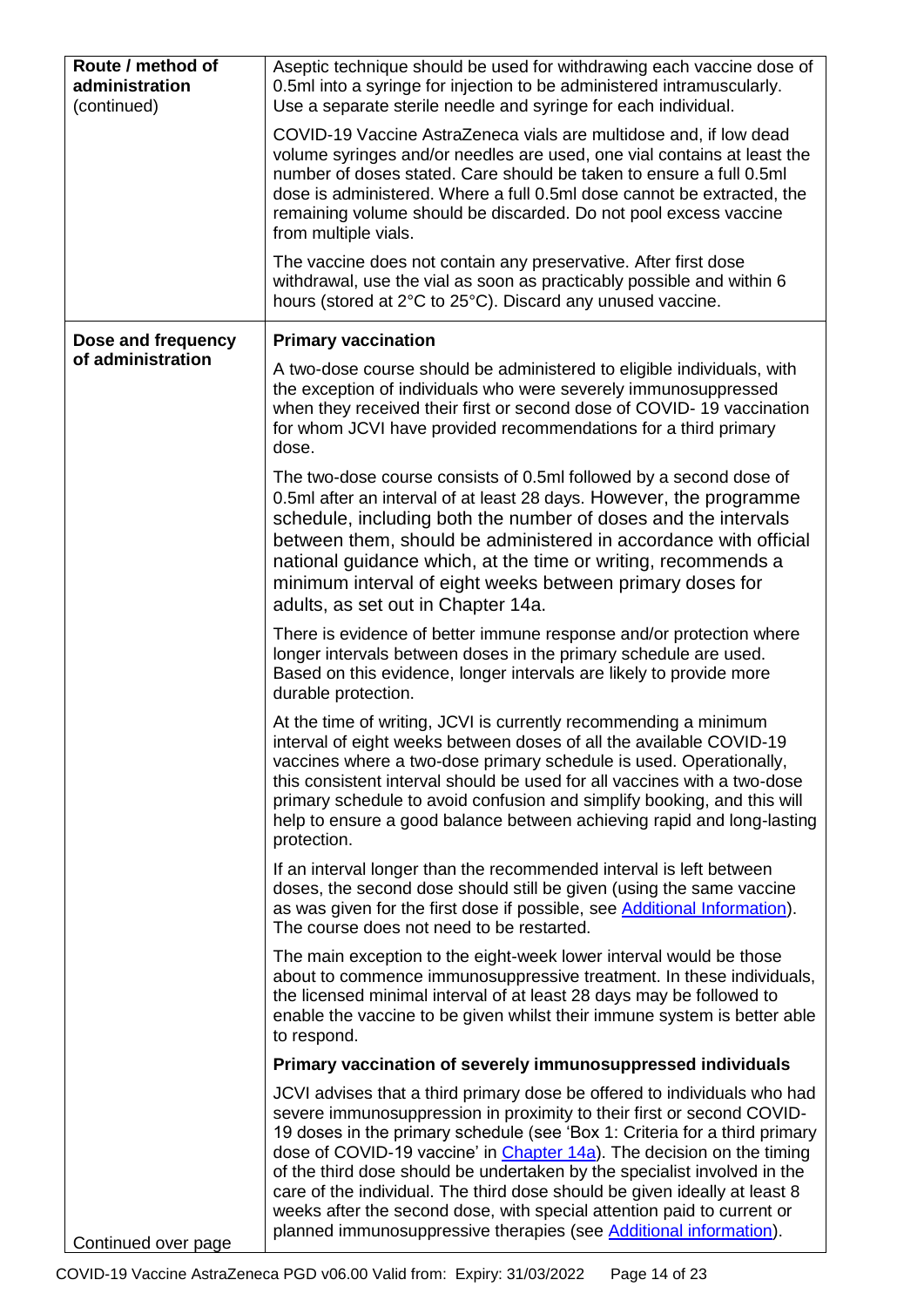<span id="page-14-0"></span>

| Dose and frequency                                  | <b>Booster vaccination</b>                                                                                                                                                                                                                                                                                                                                                                                                                                          |
|-----------------------------------------------------|---------------------------------------------------------------------------------------------------------------------------------------------------------------------------------------------------------------------------------------------------------------------------------------------------------------------------------------------------------------------------------------------------------------------------------------------------------------------|
| of administration<br>(continued)                    | Boosters should be offered to individuals eligible as part of the national<br>COVID19 vaccination programme in accordance with the<br>recommendations from the JCVI and Chapter 14a of the Green Book.<br>Where mRNA vaccines are clinically contra-indicated, AstraZeneca<br>vaccine may be considered in those who had received at least one                                                                                                                      |
|                                                     | dose of this vaccine previously.                                                                                                                                                                                                                                                                                                                                                                                                                                    |
|                                                     | Individuals should complete a primary course of COVID-19 vaccination<br>before receiving any boosters.                                                                                                                                                                                                                                                                                                                                                              |
|                                                     | Boosters should be given at a minimum interval of three months from<br>the previous dose.                                                                                                                                                                                                                                                                                                                                                                           |
| <b>Duration of treatment</b>                        | See Dose and frequency of administration above.                                                                                                                                                                                                                                                                                                                                                                                                                     |
| <b>Quantity to be</b><br>supplied /<br>administered | Administer 0.5ml per dose.                                                                                                                                                                                                                                                                                                                                                                                                                                          |
| <b>Supplies</b>                                     | Providers should order/receive COVID-19 vaccines via the national<br>appointed supply route for the provider.                                                                                                                                                                                                                                                                                                                                                       |
|                                                     | NHS standard operating procedures should be followed for appropriate<br>ordering, storage, handling, preparation, administration and waste<br>minimisation of COVID-19 Vaccine AstraZeneca, which ensure use is in<br>accordance with Regulation 174 Information for UK Healthcare<br>Professionals and Conditions of Authorisation for COVID-19 Vaccine<br>AstraZeneca.                                                                                            |
| <b>Storage</b>                                      | COVID-19 Vaccine AstraZeneca unopened multidose vial:<br>Store in a refrigerator (2 to 8°C).<br>Do not freeze.<br>$\bullet$<br>Keep vials in outer carton to protect from light.<br>Shelf life is 6 months.                                                                                                                                                                                                                                                         |
|                                                     | After the first dose is withdrawn, administer remaining doses from the<br>vial as soon as practicably possible and within 6 hours of first use of the<br>vial. The vaccine may be stored between 2°C and 25°C during this in-<br>use period.                                                                                                                                                                                                                        |
|                                                     | Once a dose is withdrawn from the vial it should be administered<br>immediately.                                                                                                                                                                                                                                                                                                                                                                                    |
|                                                     | The vaccine does not contain preservative.                                                                                                                                                                                                                                                                                                                                                                                                                          |
|                                                     | The above details relate to storage requirements and available stability<br>data at the time of product authorisation. This may be subject to<br>amendment as more data becomes available. Refer to NHS standard<br>operating procedures for the service and the most up to date<br>manufacturer's recommendations in the Conditions of Authorisation for<br>COVID-19 Vaccine AstraZeneca and Regulation 174 Information for UK<br><b>Healthcare Professionals.</b> |
| <b>Disposal</b>                                     | Follow local clinical waste policy and NHS standard operating<br>procedures and ensure safe and secure waste disposal.                                                                                                                                                                                                                                                                                                                                              |
|                                                     | Equipment used for vaccination, including used vials, ampoules, or<br>discharged vaccines in a syringe or applicator, should be disposed of<br>safely and securely according to local authority arrangements and<br>guidance in the technical memorandum 07-01: Safe management of<br>healthcare waste (Department of Health, 2013).                                                                                                                                |
| Continued over page                                 | COVID-19 Vaccine AstraZeneca contains genetically modified<br>organisms (GMOs). Sharps waste and empty vials should be placed                                                                                                                                                                                                                                                                                                                                       |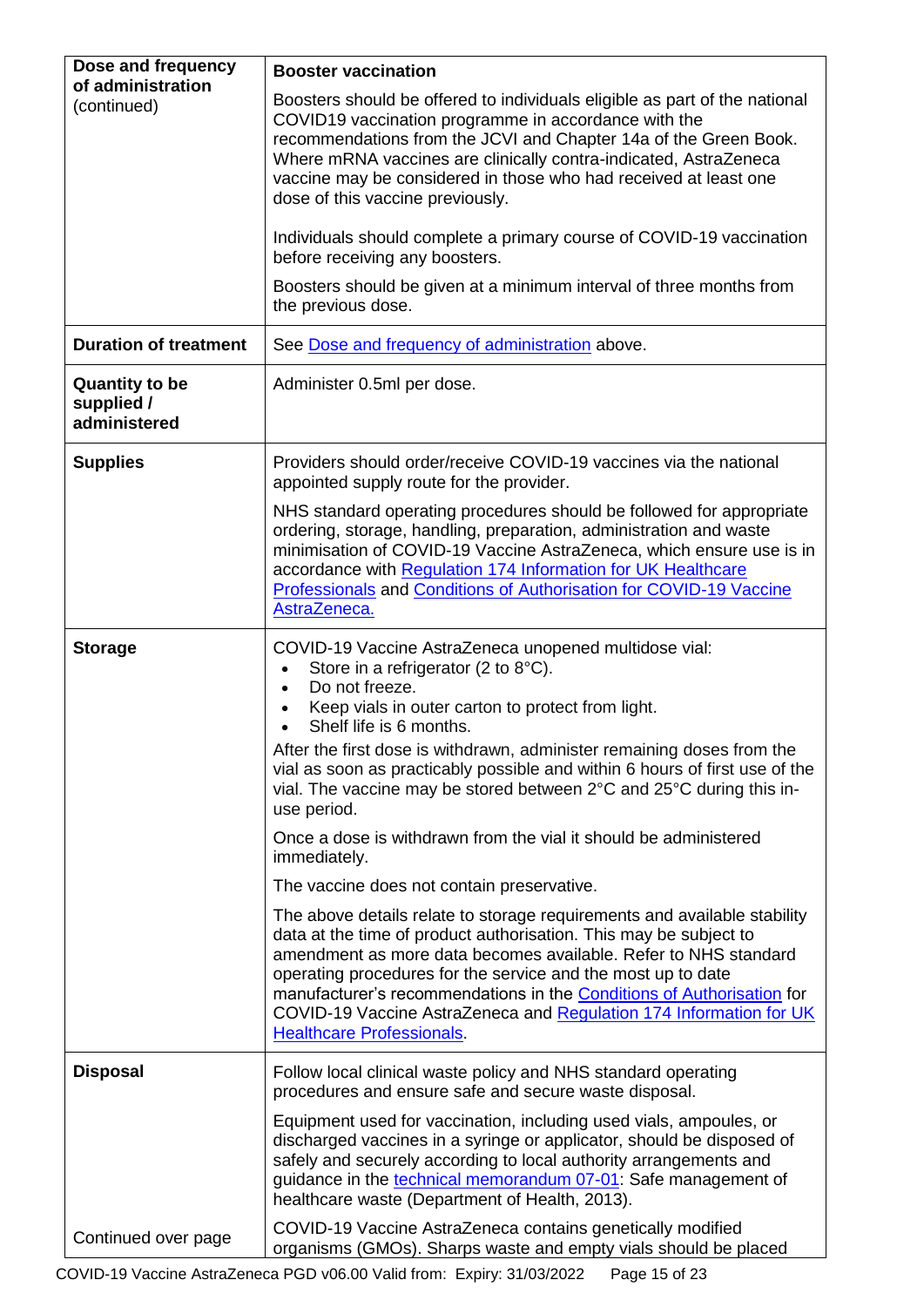| <b>Disposal</b>                                                 | into yellow lidded waste bins and sent for incineration; there is no need                                                                                                                                                                                                                                                                                                                                                                                                                                                                                                                                                                                                                                                                                                                                                                                                                                              |
|-----------------------------------------------------------------|------------------------------------------------------------------------------------------------------------------------------------------------------------------------------------------------------------------------------------------------------------------------------------------------------------------------------------------------------------------------------------------------------------------------------------------------------------------------------------------------------------------------------------------------------------------------------------------------------------------------------------------------------------------------------------------------------------------------------------------------------------------------------------------------------------------------------------------------------------------------------------------------------------------------|
| (continued)                                                     | for specific designation as GMO waste. An appropriate virucidal<br>disinfectant, with activity against adenovirus, should be available for<br>managing spills in all settings where vaccine is administered.                                                                                                                                                                                                                                                                                                                                                                                                                                                                                                                                                                                                                                                                                                           |
| <b>Drug interactions</b>                                        | Immunological response may be diminished in those receiving<br>immunosuppressive treatment, but it is important to still immunise this<br>group.                                                                                                                                                                                                                                                                                                                                                                                                                                                                                                                                                                                                                                                                                                                                                                       |
|                                                                 | Although no data for co-administration of COVID-19 vaccine with other<br>vaccines exists, in the absence of such data, first principles would<br>suggest that interference between inactivated vaccines with different<br>antigenic content is likely to be limited. Based on experience with other<br>vaccines, any potential interference is most likely to result in a slightly<br>attenuated immune response to one of the vaccines. There is no<br>evidence of any safety concerns, although it may make the attribution of<br>any adverse events more difficult. Similar considerations apply to co-<br>administration of inactivated (or non-replicating) COVID-19 vaccines<br>with live vaccines such as MMR. In particular, live vaccines which<br>replicate in the mucosa, such as live attenuated influenza vaccine<br>(LAIV) are unlikely to be seriously affected by concomitant COVID-19<br>vaccination. |
|                                                                 | For further information about co-administration with other vaccines see<br><b>Additional Information section.</b>                                                                                                                                                                                                                                                                                                                                                                                                                                                                                                                                                                                                                                                                                                                                                                                                      |
| <b>Identification and</b><br>management of<br>adverse reactions | The most frequently reported adverse reactions are injection site<br>tenderness, injection site pain, headache, fatigue, myalgia, malaise,<br>pyrexia (including feverishness and fever), chills, arthralgia and nausea.<br>The majority of adverse reactions are mild to moderate in severity and<br>usually resolved within a few days of vaccination. By day 7 the<br>incidence of subjects with at least one local or systemic reaction is 4%<br>and 13% respectively. When compared with the first dose, adverse<br>reactions reported after the second dose are milder and reported less<br>frequently.                                                                                                                                                                                                                                                                                                          |
|                                                                 | Reactogenicity events are generally milder and reported less frequently<br>in older adults (≥65 years old).                                                                                                                                                                                                                                                                                                                                                                                                                                                                                                                                                                                                                                                                                                                                                                                                            |
|                                                                 | Individuals should be provided with the advice within the leaflet What to<br>expect after your COVID-19 vaccination, which covers the reporting of<br>adverse reactions and their management, such as with analgesic<br>and/or antipyretic medication.                                                                                                                                                                                                                                                                                                                                                                                                                                                                                                                                                                                                                                                                 |
|                                                                 | Vaccinated individuals should be advised that the COVID-19 vaccine<br>may cause a mild fever, which usually resolves within 48 hours. This is<br>a common, expected reaction and isolation is not required unless<br>COVID-19 is suspected.                                                                                                                                                                                                                                                                                                                                                                                                                                                                                                                                                                                                                                                                            |
|                                                                 | Serious thromboembolic events with concurrent thrombocytopenia,<br>sometimes accompanied by bleeding, have occurred very rarely<br>following vaccination with COVID-19 Vaccine AstraZeneca during post-<br>authorisation use. The majority of the events occurred within the first 14<br>days following vaccination but have also been reported after this<br>period. Risk factors have not been identified.                                                                                                                                                                                                                                                                                                                                                                                                                                                                                                           |
| Continued over page                                             | Healthcare professionals should be alert to the signs and symptoms of<br>thromboembolism and/or thrombocytopenia. Vaccinated individuals<br>should also be instructed to seek immediate medical attention if four or<br>more days after vaccination they develop new onset or worsening<br>severe or persistent headaches with blurred vision, which do not<br>respond to simple painkillers, or if they develop new symptoms such as<br>shortness of breath, chest pain, leg swelling, leg pain, persistent<br>abdominal pain, any neurological symptoms or signs such as confusion                                                                                                                                                                                                                                                                                                                                   |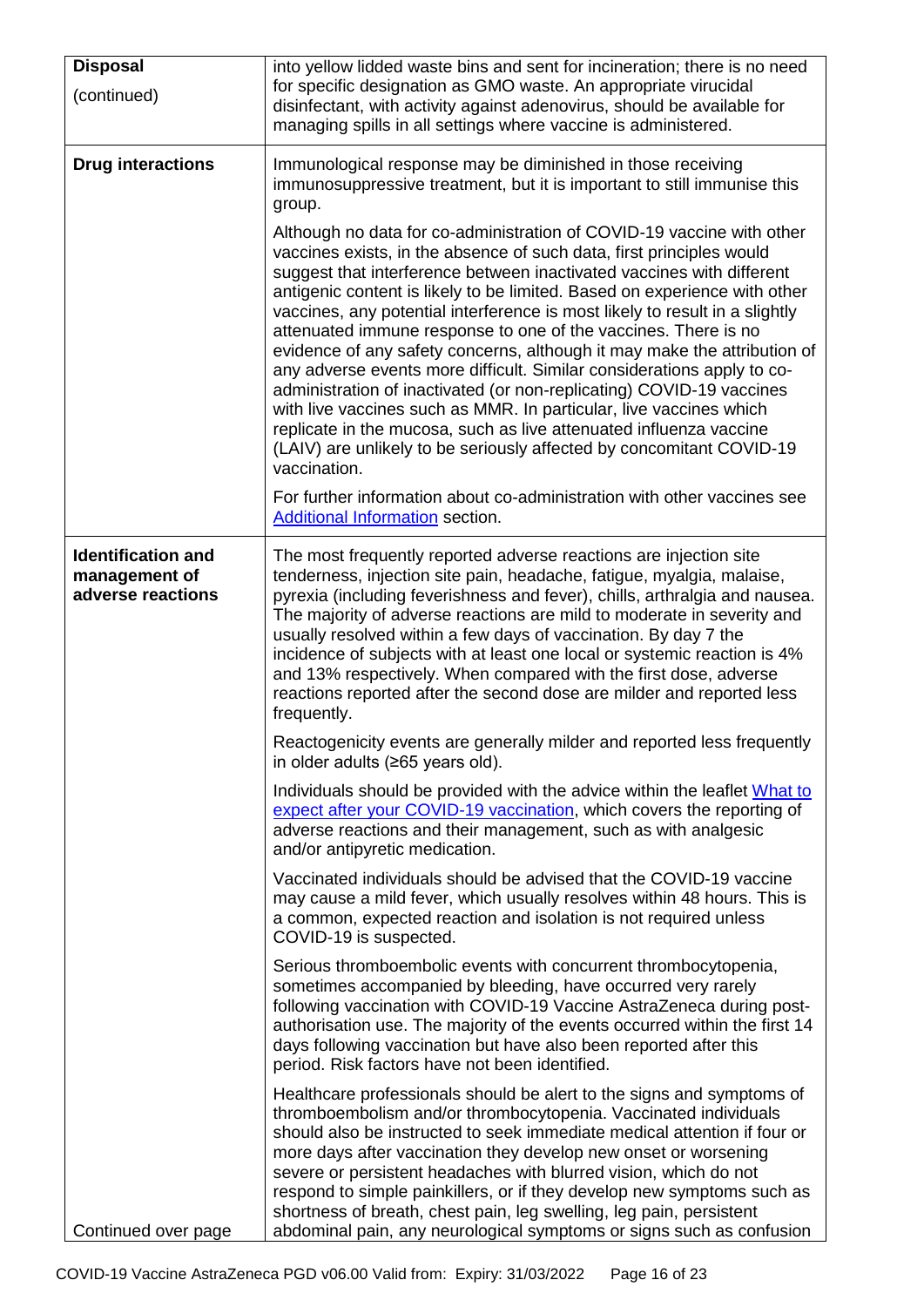| <b>Identification and</b><br>management of                | or seizures, or unusual skin bruising and/or petechiae beyond the site<br>of vaccination.                                                                                                                                                                                                                                                                                                                                                                                                                                  |
|-----------------------------------------------------------|----------------------------------------------------------------------------------------------------------------------------------------------------------------------------------------------------------------------------------------------------------------------------------------------------------------------------------------------------------------------------------------------------------------------------------------------------------------------------------------------------------------------------|
| adverse reactions<br>(continued)                          | Individuals diagnosed with thrombocytopenia within 3 weeks after<br>vaccination with COVID-19 Vaccine AstraZeneca should be actively<br>investigated for signs of thrombosis. Similarly, individuals who present<br>with thrombosis within 3 weeks of vaccination should be evaluated for<br>thrombocytopenia. Individuals with TTS require specialised clinical<br>management and should be urgently referred to a secondary<br>healthcare centre and to a specialist in haematology for advice on<br>further management. |
|                                                           | Individuals should be provided with the advice within the leaflet COVID-<br>19 vaccination and blood clotting.                                                                                                                                                                                                                                                                                                                                                                                                             |
|                                                           | Very rare cases of CLS have been reported in the first days after<br>vaccination with COVID-19 Vaccine AstraZeneca/Vaxzevria. CLS is a<br>rare disorder characterised by acute episodes of oedema mainly<br>affecting the limbs, hypotension, haemoconcentration and<br>hypoalbuminaemia. Individuals with an acute episode of CLS following<br>vaccination require prompt recognition and treatment. Intensive<br>supportive therapy is usually warranted.                                                                |
|                                                           | GBS has been reported very rarely within six weeks of AstraZeneca<br>vaccination, although it is not yet certain whether these are caused by<br>the vaccine. Individuals should be advised to seek immediate medical<br>attention if they develop weakness and paralysis in the extremities that<br>can progress to the chest and face.                                                                                                                                                                                    |
|                                                           | A detailed list of adverse reactions is available in the Regulation 174<br>Information for UK Healthcare Professionals.                                                                                                                                                                                                                                                                                                                                                                                                    |
| <b>Reporting procedure</b><br>of adverse reactions        | Healthcare professionals and individuals/carers should report<br>suspected adverse reactions to the MHRA using the Coronavirus<br>Yellow Card reporting scheme or search for MHRA Yellow Card in the<br>Google Play or Apple App Store.                                                                                                                                                                                                                                                                                    |
|                                                           | As a new vaccine product, MHRA has a specific interest in the reporting<br>of all adverse drug reactions for this product.                                                                                                                                                                                                                                                                                                                                                                                                 |
|                                                           | Any adverse reaction to a vaccine should also be documented in the<br>individual's record and the individual's GP should be informed.                                                                                                                                                                                                                                                                                                                                                                                      |
|                                                           | The Green Book Chapter 14a and Chapter 8 provide further details<br>regarding the clinical features of reactions to be reported as<br>'anaphylaxis'. Allergic reactions that do not include the clinical features<br>of anaphylaxis should be reported as 'allergic reaction'.                                                                                                                                                                                                                                             |
| Written information to<br>be given to patient or<br>carer | Ensure the individual has been provided appropriate written<br>information such as the:<br>Regulation 174 Information for UK recipients for COVID-19 Vaccine<br>AstraZeneca<br><b>COVID-19 Vaccination Record Card</b><br>What to expect after your COVID-19 vaccination<br>COVID-19 vaccination: women of childbearing age, currently<br>$\bullet$<br>pregnant, or breastfeeding<br>COVID-19 vaccination and blood clotting<br>COVID-19 vaccination: a guide to booster vaccination                                       |
| <b>Patient advice / follow</b><br>up treatment            | As with all vaccines, immunisation may not result in protection in all<br>individuals. Immunosuppressed individuals should be advised that they<br>may not make a full immune response to the vaccine. Nationally<br>recommended protective measures should still be followed.                                                                                                                                                                                                                                             |
| Continued over page                                       | Inform the individual/carer of possible side effects and their                                                                                                                                                                                                                                                                                                                                                                                                                                                             |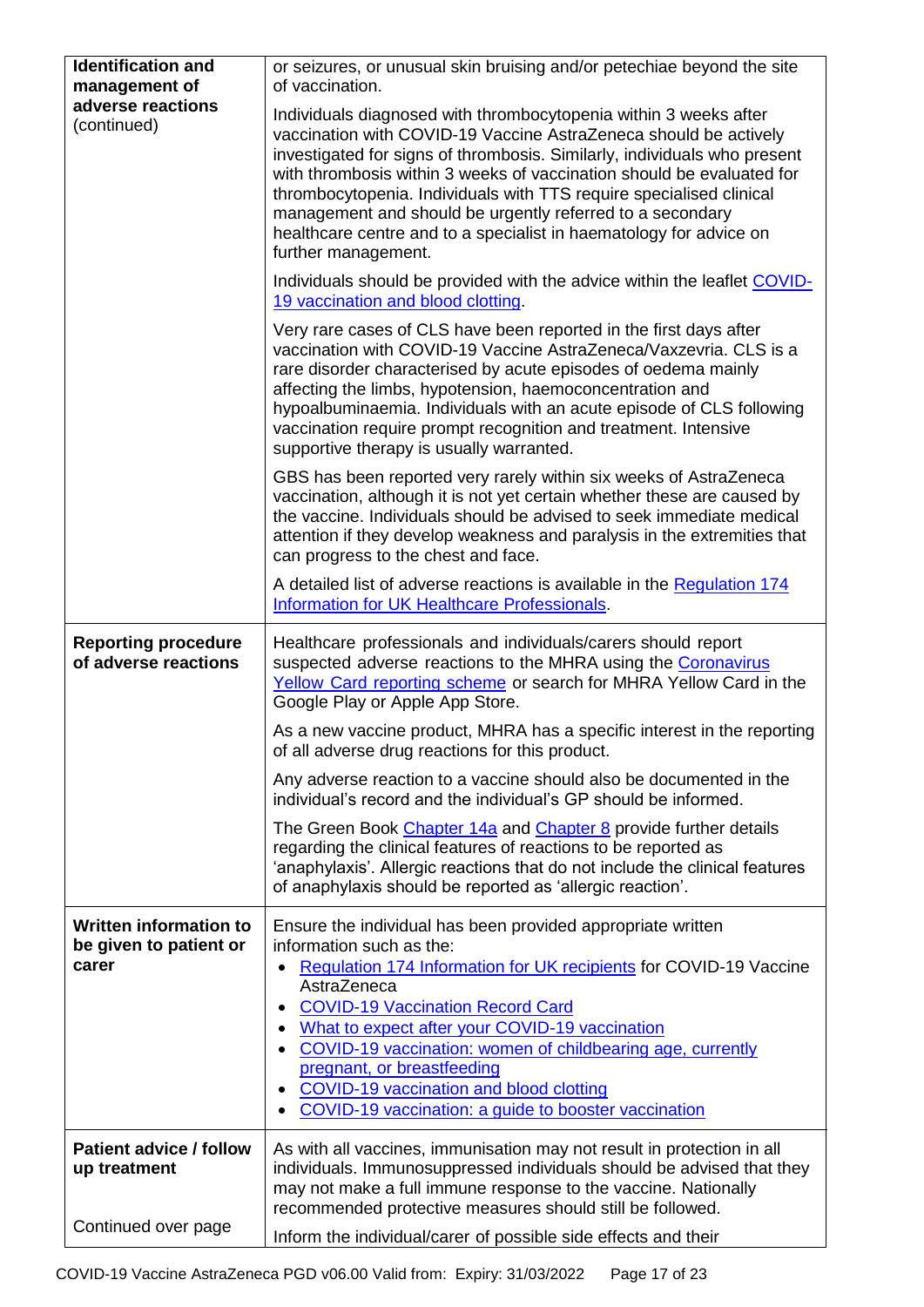<span id="page-17-0"></span>

| <b>Patient advice / follow</b>                               | management.                                                                                                                                                                                                                                                                                                                                                                                                                                                                                                                                                                                                                                                                                                                                       |
|--------------------------------------------------------------|---------------------------------------------------------------------------------------------------------------------------------------------------------------------------------------------------------------------------------------------------------------------------------------------------------------------------------------------------------------------------------------------------------------------------------------------------------------------------------------------------------------------------------------------------------------------------------------------------------------------------------------------------------------------------------------------------------------------------------------------------|
| up treatment                                                 |                                                                                                                                                                                                                                                                                                                                                                                                                                                                                                                                                                                                                                                                                                                                                   |
| (continued)                                                  | As fainting can occur following vaccination, all those vaccinated with<br>any of the COVID-19 vaccines should be advised not to drive for 15<br>minutes after vaccination.                                                                                                                                                                                                                                                                                                                                                                                                                                                                                                                                                                        |
|                                                              | The individual/carer should be advised to seek appropriate advice<br>from a healthcare professional in the event of an adverse reaction.                                                                                                                                                                                                                                                                                                                                                                                                                                                                                                                                                                                                          |
|                                                              | Vaccinated individuals should be advised to seek immediate medical<br>attention if four or more days after vaccination they develop new onset<br>or worsening severe or persistent headaches with blurred vision, which<br>do not respond to simple painkillers or if they develop new symptoms<br>such as shortness of breath, chest pain, leg swelling, persistent<br>abdominal pain, any neurological symptoms or signs (such as confusion<br>or seizures) or unusual skin bruising and/or petechiae. Individuals with<br>thromboembolic events and concurrent thrombocytopenia should be<br>urgently referred to a secondary healthcare centre and to a specialist in<br>haematology for advice on further management.                        |
|                                                              | Vaccinated individuals should be advised to seek immediate medical<br>attention if they develop weakness and paralysis in the extremities that<br>can progress to the chest and face (Guillain-Barré syndrome). This has<br>been reported very rarely after vaccination.                                                                                                                                                                                                                                                                                                                                                                                                                                                                          |
|                                                              | Advise the individual/carer that they can report side effects directly via<br>the national reporting system run by the MHRA known as the<br>Coronavirus Yellow Card reporting scheme or search for MHRA Yellow<br>Card in the Google Play or Apple App Store. By reporting side effects,<br>they can help provide more information on the safety of medicines.                                                                                                                                                                                                                                                                                                                                                                                    |
|                                                              | When applicable, advise the individual/carer when to return for<br>vaccination or when a subsequent vaccine dose is due.                                                                                                                                                                                                                                                                                                                                                                                                                                                                                                                                                                                                                          |
| <b>Special</b><br>considerations /<br>additional information | Ensure there is immediate access to an anaphylaxis pack including<br>adrenaline (epinephrine) 1 in 1,000 injection and easy access to a<br>telephone at the time of vaccination.                                                                                                                                                                                                                                                                                                                                                                                                                                                                                                                                                                  |
|                                                              | Minor illnesses without fever or systemic upset are not valid reasons to<br>postpone vaccination. If an individual is acutely unwell, vaccination<br>should be postponed until they have fully recovered. This is to avoid<br>confusing the differential diagnosis of any acute illness (including<br>COVID-19) by wrongly attributing any signs or symptoms to the adverse<br>effects of the vaccine.                                                                                                                                                                                                                                                                                                                                            |
|                                                              | For those aged 16 years and over, JCVI advises a preference for<br>mRNA vaccines for the third primary dose, with the option of the<br>AstraZeneca vaccine for individuals who have received this vaccine<br>previously where mRNA vaccines are clinically contra-indicated . In<br>exceptional circumstances, persons who received a mRNA COVID-19<br>vaccine previously may be offered a third primary dose of AstraZeneca<br>vaccine following a decision by a health professional on a case-by-<br>case, individualised basis. In such instances a prescriber or PSD would<br>be required for administration. For those under 18 years the<br>Comirnaty® vaccine remains the preferred choice, as set out in JCVI<br>advice of 4 August 2021. |
| Continued over page                                          | Where mRNA vaccines are clinically contra-indicated, AstraZeneca<br>vaccine may be considered for a booster dose in those who had<br>received at least one dose of this vaccine previously. In exceptional<br>circumstances, persons aged 40 years or over who received an mRNA<br>COVID-19 vaccine primary course may be offered boosting with<br>AstraZeneca vaccine following a decision by a health professional on a<br>case-by-case basis. In such instances a prescriber or PSD would be<br>required for administration. (see Chapter 14a).                                                                                                                                                                                                |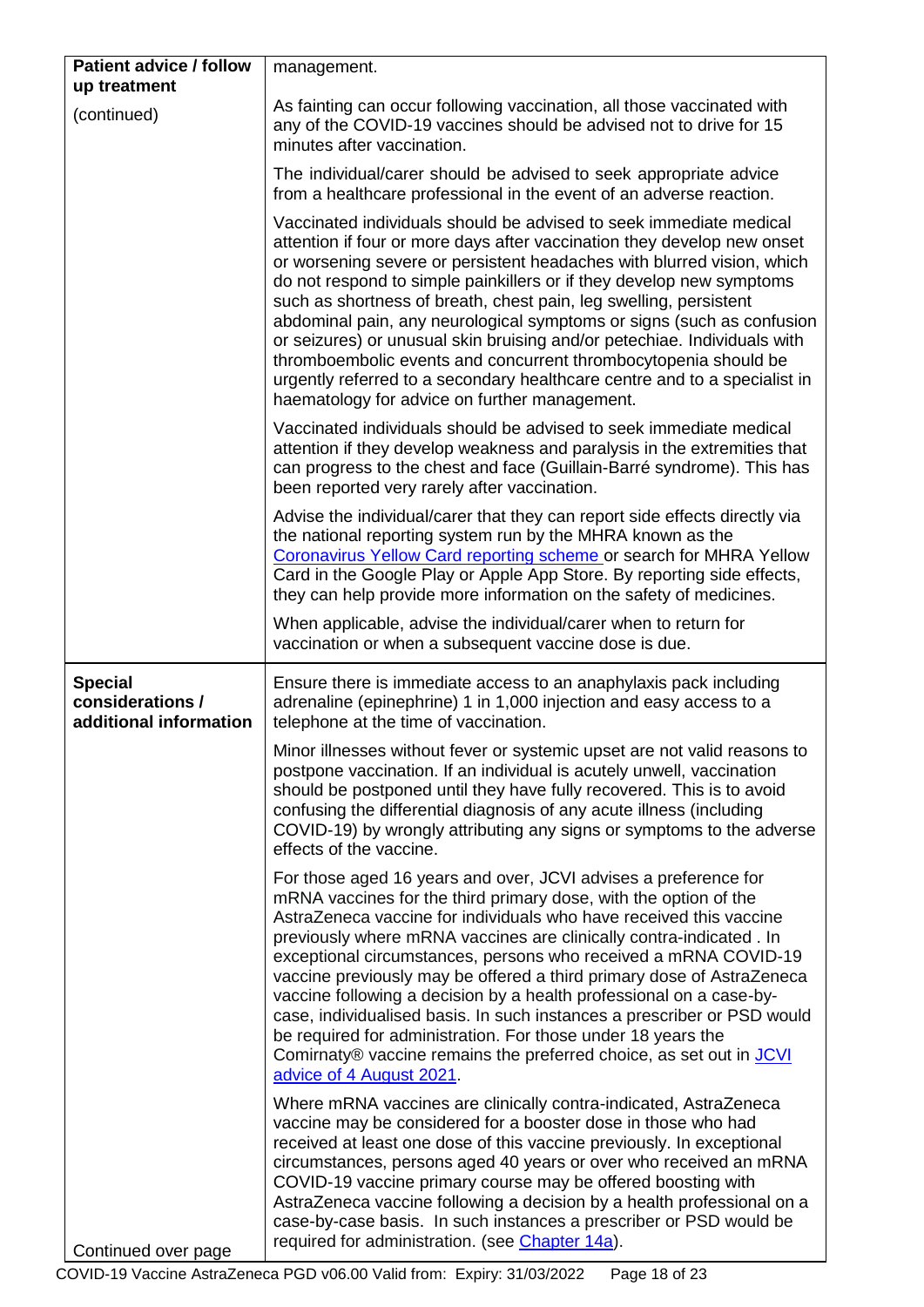<span id="page-18-0"></span>

| <b>Special</b><br>considerations /<br>additional information<br>(continued) | Pregnancy                                                                                                                                                                                                                                                                                                                                                                                                                                                                                                                                                                                                                                                                                                                                                                                                                                                                                                                        |
|-----------------------------------------------------------------------------|----------------------------------------------------------------------------------------------------------------------------------------------------------------------------------------------------------------------------------------------------------------------------------------------------------------------------------------------------------------------------------------------------------------------------------------------------------------------------------------------------------------------------------------------------------------------------------------------------------------------------------------------------------------------------------------------------------------------------------------------------------------------------------------------------------------------------------------------------------------------------------------------------------------------------------|
|                                                                             | Comirnaty® and Spikevax® vaccines are the preferred vaccines for<br>eligible pregnant women, because of more extensive experience of their<br>use in pregnancy. Pregnant women who have already received a dose<br>of AstraZeneca vaccine can complete with the same vaccine or with an<br>mRNA product.                                                                                                                                                                                                                                                                                                                                                                                                                                                                                                                                                                                                                         |
|                                                                             | Vaccination in pregnancy should be offered in accordance with<br>recommendations in Chapter 14a, following a discussion of the risks<br>and benefits of vaccination with the woman. Although clinical trials on<br>the use of COVID-19 vaccines during pregnancy are not advanced, the<br>available data do not indicate any harm to pregnancy. JCVI has<br>therefore advised that women who are pregnant should be offered<br>vaccination at the same time as non-pregnant women, based on their<br>age and clinical risk group.                                                                                                                                                                                                                                                                                                                                                                                                |
|                                                                             | Routine questioning about last menstrual period and/or pregnancy<br>testing is not required before offering the vaccine. Women who are<br>planning pregnancy or in the immediate postpartum should be<br>vaccinated with a suitable product for their age and clinical risk group.                                                                                                                                                                                                                                                                                                                                                                                                                                                                                                                                                                                                                                               |
|                                                                             | If a woman finds out she is pregnant after she has started a course of<br>vaccine, she should complete vaccination during pregnancy using the<br>same vaccine product (unless contra-indicated).                                                                                                                                                                                                                                                                                                                                                                                                                                                                                                                                                                                                                                                                                                                                 |
|                                                                             | <b>Breastfeeding</b>                                                                                                                                                                                                                                                                                                                                                                                                                                                                                                                                                                                                                                                                                                                                                                                                                                                                                                             |
|                                                                             | There is no known risk associated with being given a non-live vaccine<br>whilst breastfeeding. JCVI advises that breastfeeding women may be<br>offered any suitable COVID-19 vaccine.                                                                                                                                                                                                                                                                                                                                                                                                                                                                                                                                                                                                                                                                                                                                            |
|                                                                             | The developmental and health benefits of breastfeeding should be<br>considered along with the mother's clinical need for immunisation<br>against COVID-19; at the same time, women should be informed about<br>the emerging safety data for the vaccine in breastfeeding.                                                                                                                                                                                                                                                                                                                                                                                                                                                                                                                                                                                                                                                        |
|                                                                             | <b>Previous incomplete vaccination</b>                                                                                                                                                                                                                                                                                                                                                                                                                                                                                                                                                                                                                                                                                                                                                                                                                                                                                           |
| Continued over page                                                         | If the primary course is interrupted or delayed, it should be resumed<br>using the same vaccine but the earlier doses should not be repeated.<br>Evidence suggests that those who receive mixed schedules, including<br>mRNA and adenovirus vectored vaccines make a good immune<br>response, although rates of side effects after the second dose are<br>higher. Accumulating evidence now supports the use of heterologous<br>schedules for primary immunisation, and these are now recognised by<br>the European Medicines Agency.                                                                                                                                                                                                                                                                                                                                                                                            |
|                                                                             | For individuals who started the schedule and who attend for vaccination<br>where the same vaccine is not available or suitable, or if the first<br>product received is unknown or not available, one dose of the locally<br>available product should be given to complete the primary course.<br>Individuals who experienced severe expected reactions after a first<br>dose of AstraZeneca or Pfizer BioNTech (Comirnaty®) vaccines should<br>be informed about the higher rate of such reactions when they receive a<br>second dose of an alternate vaccine. In these circumstances, this PGD<br>may be used. For individuals with a history of thrombosis combined with<br>thrombocytopenia following vaccination with the AstraZeneca COVID-<br>19 vaccine, current evidence would support completion of the course<br>with an mRNA vaccine, provided a period of at least 12 weeks has<br>elapsed from the implicated dose. |
|                                                                             | Individuals with a history of CLS should be carefully counselled about<br>the risks and benefits of vaccination and may be offered an alternative<br>vaccine to complete a vaccination course. Individuals who are<br>participating in a clinical trial of COVID-19 vaccines who present for<br>vaccination should be referred back to the investigators. Eligible                                                                                                                                                                                                                                                                                                                                                                                                                                                                                                                                                               |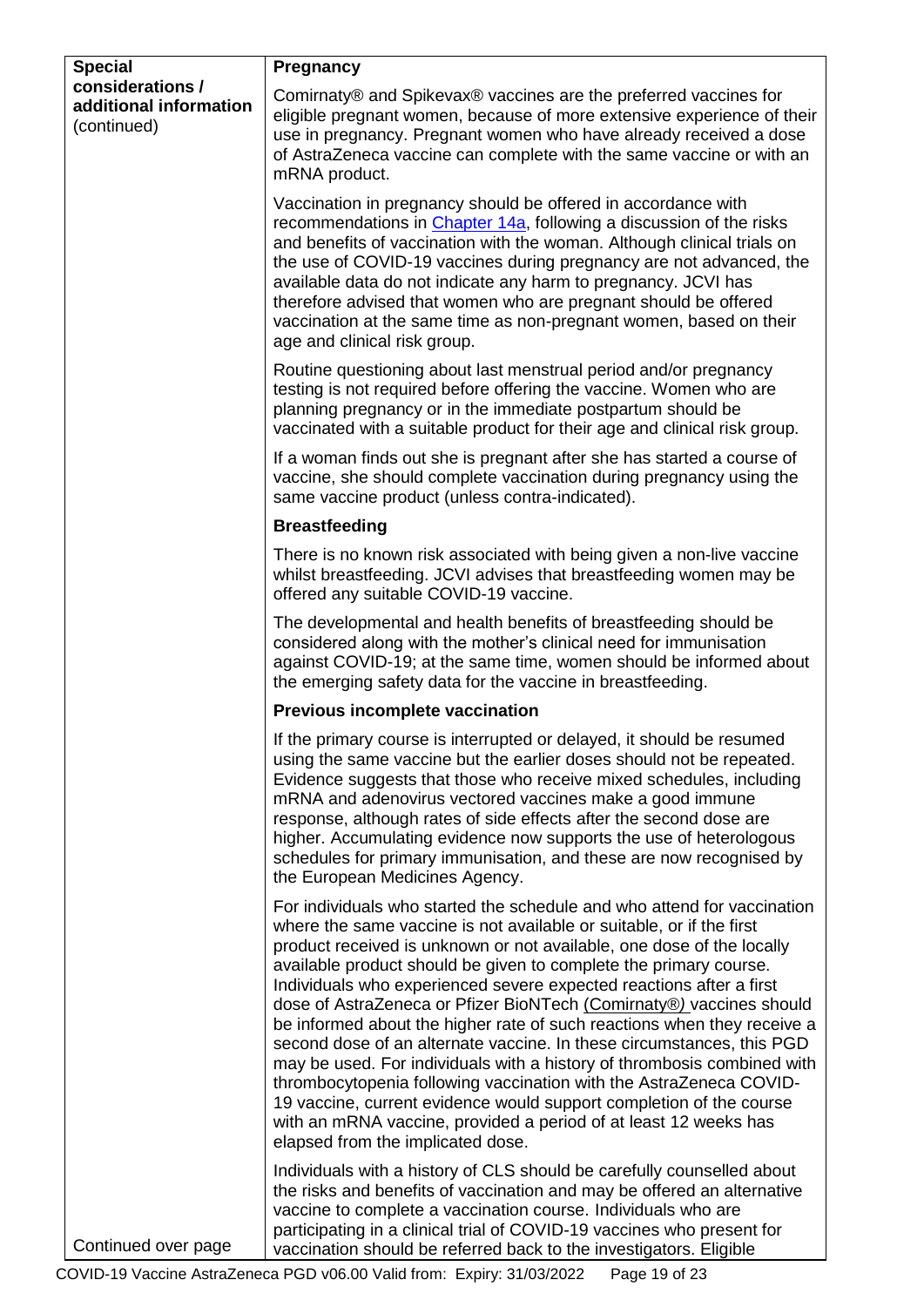<span id="page-19-0"></span>

| <b>Special</b><br>considerations /<br>additional information<br>(continued) | persons who are enrolled in vaccine trials should then be provided with<br>written advice on whether and when they should be safely vaccinated in<br>the routine programme. Advice should also be provided from the trial<br>investigators on whether any individual could receive additional doses<br>for the purposes of vaccine certification. Trial participants who are<br>eligible for boosters should be offered vaccination in line with the<br>general population, at least three months after the dose considered as<br>the final primary dose or the final revaccination (if the latter is required<br>for certification purposes).                                                                                                                                                                                                                                                                                                                                                                                                                                                                                                                                                                                                                                                                                         |
|-----------------------------------------------------------------------------|----------------------------------------------------------------------------------------------------------------------------------------------------------------------------------------------------------------------------------------------------------------------------------------------------------------------------------------------------------------------------------------------------------------------------------------------------------------------------------------------------------------------------------------------------------------------------------------------------------------------------------------------------------------------------------------------------------------------------------------------------------------------------------------------------------------------------------------------------------------------------------------------------------------------------------------------------------------------------------------------------------------------------------------------------------------------------------------------------------------------------------------------------------------------------------------------------------------------------------------------------------------------------------------------------------------------------------------|
|                                                                             | Individuals who have been vaccinated abroad are likely to have<br>received an mRNA or vector vaccine based on the spike protein, or an<br>inactivated whole viral vaccine. Specific advice on Vaccination of those<br>who received COVID-19 vaccine overseas is available from UKHSA.                                                                                                                                                                                                                                                                                                                                                                                                                                                                                                                                                                                                                                                                                                                                                                                                                                                                                                                                                                                                                                                  |
|                                                                             | Co-administration with other vaccines                                                                                                                                                                                                                                                                                                                                                                                                                                                                                                                                                                                                                                                                                                                                                                                                                                                                                                                                                                                                                                                                                                                                                                                                                                                                                                  |
|                                                                             | Where individuals in an eligible cohort present having recently received<br>one or more inactivated or live vaccines, COVID-19 vaccination should<br>still be given. The same applies for most other live and inactivated<br>vaccines where COVID-19 vaccination has been received first or where<br>an individual presents requiring two or more vaccines. It is generally<br>better for vaccination to proceed and it may be provided under this<br>PGD, to avoid any further delay in protection and to avoid the risk of the<br>individual not returning for a later appointment. This includes but is not<br>limited to vaccines commonly administered around the same time or in<br>the same settings (including influenza and pneumococcal<br>polysaccharide vaccine in those aged over 65 years, pertussis-<br>containing vaccines and influenza vaccines in pregnancy, and HPV,<br>MenACWY and Td-IPV vaccines). The only exceptions to this are the<br>shingles vaccines, where a seven-day interval should ideally be<br>observed. This is based on the potential for an inflammatory response<br>to COVID-19 vaccine to interfere with the response to the live virus in<br>the older population and because of the potential difficulty of attributing<br>systemic side effects to the newer adjuvanted shingles vaccine. |
|                                                                             | A UK study of co-administration of AstraZeneca and Pfizer BioNTech<br>COVID-19 vaccines with inactivated influenza vaccines confirmed<br>acceptable immunogenicity and reactogenicity. Where co-administration<br>does occur, individuals should be informed about the likely timing of<br>potential adverse events relating to each vaccine. If the vaccines are<br>not given together, they can be administered at any interval, although<br>separating the vaccines by a day or two will avoid confusion over<br>systemic side effects.                                                                                                                                                                                                                                                                                                                                                                                                                                                                                                                                                                                                                                                                                                                                                                                             |
|                                                                             | Non-responders / immunosuppressed                                                                                                                                                                                                                                                                                                                                                                                                                                                                                                                                                                                                                                                                                                                                                                                                                                                                                                                                                                                                                                                                                                                                                                                                                                                                                                      |
|                                                                             | Immunological response may be lower in immunocompromised<br>individuals, but they should still be vaccinated.                                                                                                                                                                                                                                                                                                                                                                                                                                                                                                                                                                                                                                                                                                                                                                                                                                                                                                                                                                                                                                                                                                                                                                                                                          |
|                                                                             | JCVI advises that a third primary vaccine dose be offered to individuals<br>who had severe immunosuppression in proximity to their first or second<br>COVID-19 doses in the primary schedule (see 'Box 1: Criteria for a third<br>primary dose of COVID-19 vaccine' in Chapter 14a). Most individuals<br>whose immunosuppression commenced at least two weeks after the<br>second dose of vaccination do not require an additional primary<br>vaccination at this stage.                                                                                                                                                                                                                                                                                                                                                                                                                                                                                                                                                                                                                                                                                                                                                                                                                                                               |
| Continued over page                                                         | JCVI has previously advised that, the decision on the timing of the third<br>primary dose should be undertaken by the specialist involved in the<br>care of the individual. In general, vaccines administered during periods<br>of minimum immunosuppression (where possible) are more likely to<br>generate better immune responses. However, following the recognition                                                                                                                                                                                                                                                                                                                                                                                                                                                                                                                                                                                                                                                                                                                                                                                                                                                                                                                                                               |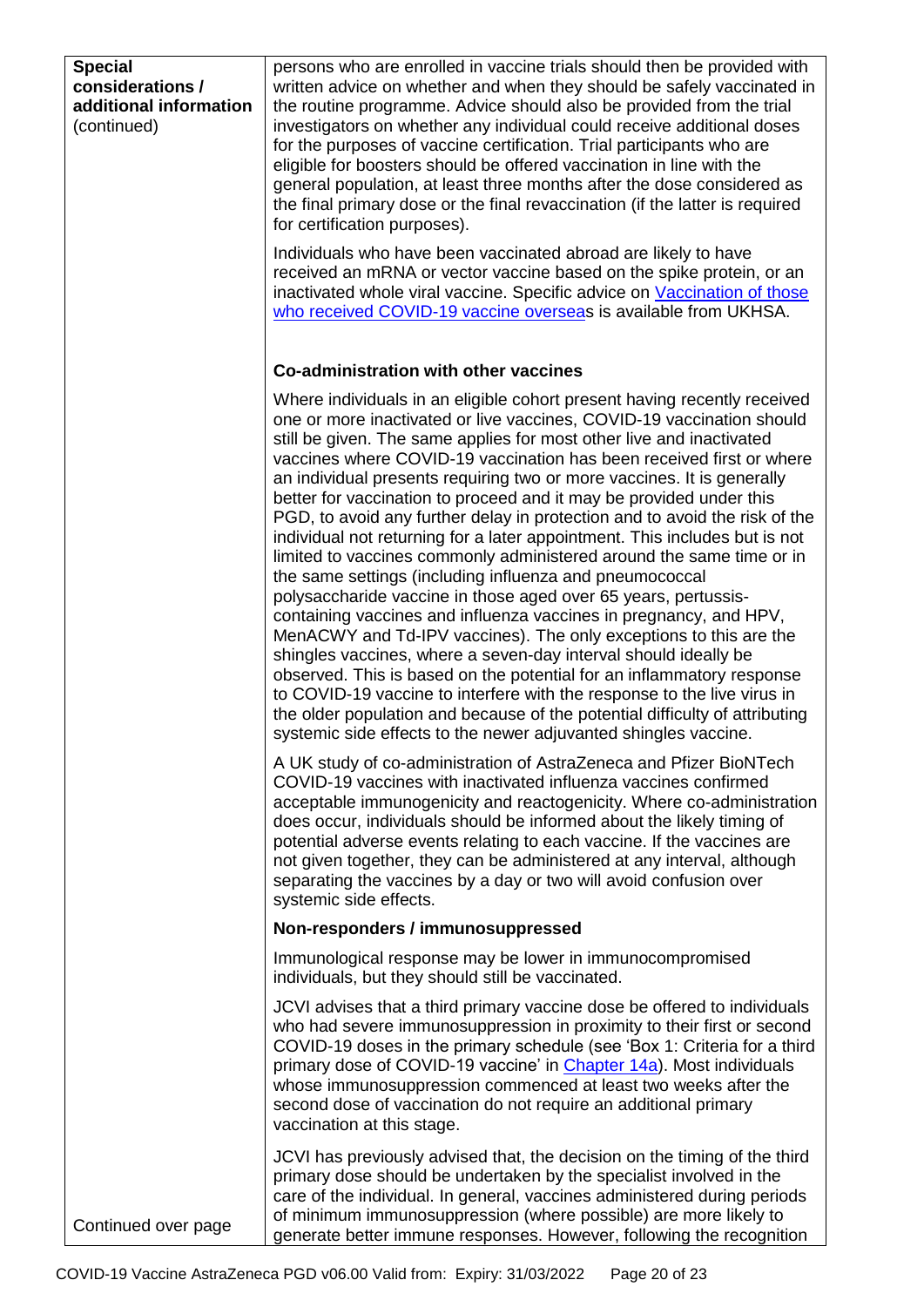| <b>Special</b><br>considerations /<br>additional information<br>(continued) | of the Omicron variant, JCVI has now advised that boosters should be<br>offered from three months after the third dose. Those who have not yet<br>received their third primary dose may be given their third dose now (8<br>weeks after the second dose) to avoid further delay. Boosters should be<br>given at a minimum interval of three months from the previous dose in<br>line with the clinical advice on optimal timing.<br>Individuals who have received a bone marrow transplant after<br>vaccination should be considered for a re-immunisation programme for<br>all routine vaccinations and for COVID-19 (see Chapter 7 of the Green<br>Book). This is not covered by this PGD and should be provided on a<br>patient specific basis.                                                                                               |
|-----------------------------------------------------------------------------|--------------------------------------------------------------------------------------------------------------------------------------------------------------------------------------------------------------------------------------------------------------------------------------------------------------------------------------------------------------------------------------------------------------------------------------------------------------------------------------------------------------------------------------------------------------------------------------------------------------------------------------------------------------------------------------------------------------------------------------------------------------------------------------------------------------------------------------------------|
| <b>Records</b>                                                              | Record:<br>that valid informed consent was given or a decision to vaccinate<br>$\bullet$<br>made in the individual's best interests in accordance with the<br><b>Mental Capacity Act 2005</b><br>name of individual, address, date of birth and GP with whom the<br>individual is registered (or record where an individual is not<br>registered with a GP)<br>name of immuniser<br>$\bullet$<br>name and brand of vaccine<br>$\bullet$<br>date of administration<br>$\bullet$<br>dose, form and route of administration of vaccine<br>$\bullet$<br>quantity administered<br>$\bullet$<br>batch number and expiry date<br>$\bullet$<br>anatomical site of vaccination<br>$\bullet$<br>advice given, including advice given if excluded or declines<br>vaccination<br>details of any adverse drug reactions and actions taken<br>supplied via PGD |
|                                                                             | All records should be clear, legible and contemporaneous.<br>As a variety of COVID-19 vaccines are available, it is especially<br>important that the exact brand of vaccine, batch number and site at<br>which each vaccine is given is accurately recorded in the individual's                                                                                                                                                                                                                                                                                                                                                                                                                                                                                                                                                                  |
|                                                                             | records.<br>It is important that vaccinations are recorded in a timely manner on<br>appropriate health care records for the individual. Systems should be in<br>place to ensure this information is returned to the individual's general<br>practice record in a timely manner to allow clinical follow up and to<br>avoid duplicate vaccination.                                                                                                                                                                                                                                                                                                                                                                                                                                                                                                |
|                                                                             | A record of all individuals receiving treatment under this PGD should<br>also be kept for audit purposes.                                                                                                                                                                                                                                                                                                                                                                                                                                                                                                                                                                                                                                                                                                                                        |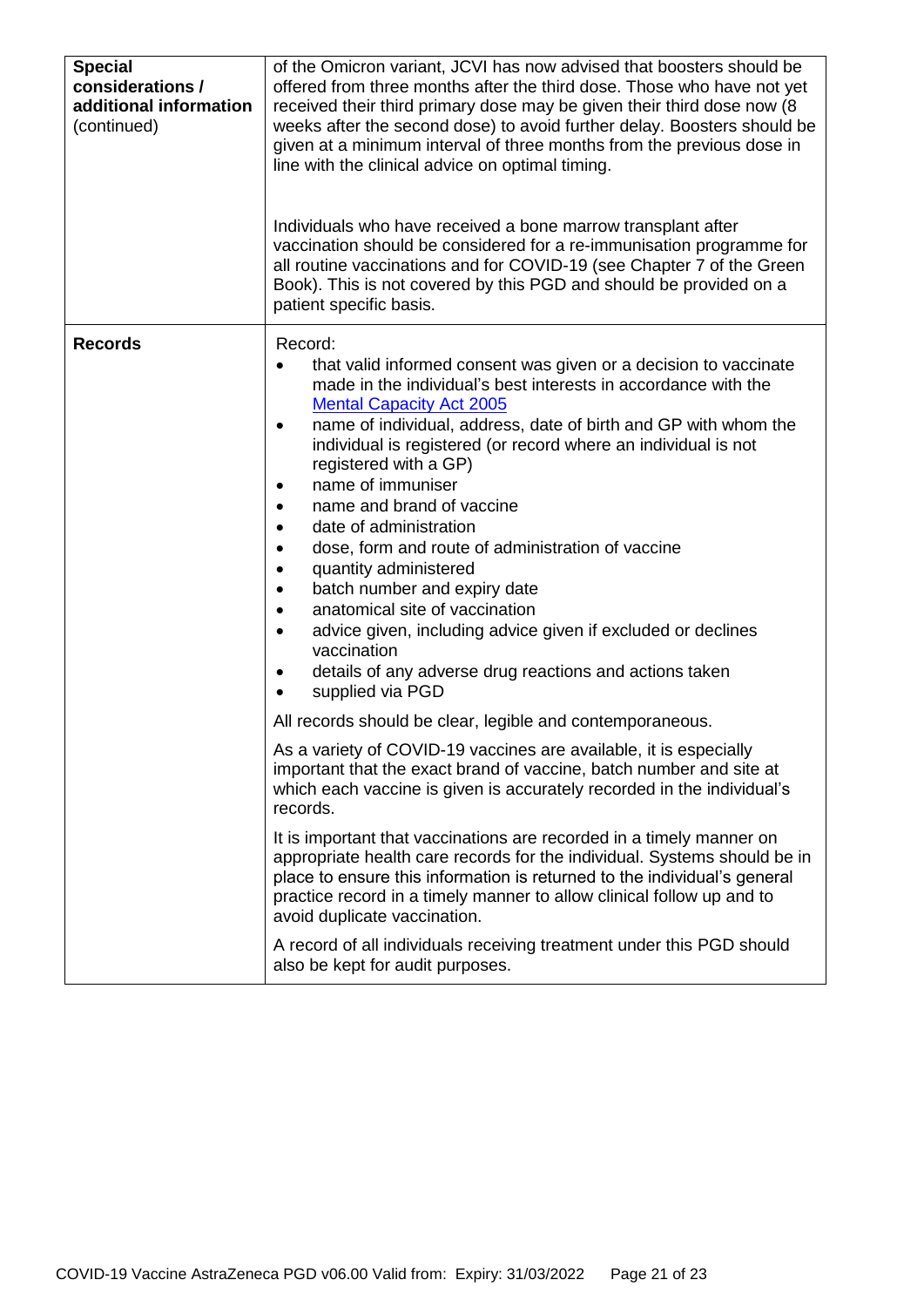## **6. Key references**

| <b>Key references</b> | <b>COVID-19 Vaccine AstraZeneca vaccination</b>                                                                                                                                                                                                            |
|-----------------------|------------------------------------------------------------------------------------------------------------------------------------------------------------------------------------------------------------------------------------------------------------|
|                       | Immunisation Against Infectious Disease: The Green Book, Chapter 14a.<br>$\bullet$<br>Updated 12 January 2022                                                                                                                                              |
|                       | https://www.gov.uk/government/publications/covid-19-the-green-book-<br>chapter-14a                                                                                                                                                                         |
|                       | COVID-19 Vaccination and blood clotting<br>$\bullet$<br>https://www.gov.uk/government/collections/covid-19-vaccination-and-blood-<br>clotting                                                                                                              |
|                       | • COVID-19 vaccination programme. Updated 24 January 2022.<br>https://www.gov.uk/government/collections/covid-19-vaccination-programme                                                                                                                     |
|                       | Training recommendations for COVID-19 vaccinators. Updated 4 October<br>$\bullet$<br>2021. https://www.gov.uk/government/publications/covid-19-vaccinator-<br>training-recommendations/training-recommendations-for-covid-19-<br>vaccinators               |
|                       | National COVID-19 vaccination e-learning programme<br>$\bullet$<br>https://www.e-lfh.org.uk/programmes/covid-19-vaccination/                                                                                                                               |
|                       | • COVID-19 vaccinator competency assessment tool. Updated 16 March 2021<br>https://www.gov.uk/government/publications/covid-19-vaccinator-<br>competency-assessment-tool                                                                                   |
|                       | COVID-19: vaccination programme guidance for healthcare practitioners.<br>Updated 2 February 2022.<br>https://www.gov.uk/government/publications/covid-19-vaccination-                                                                                     |
|                       | programme-guidance-for-healthcare-practitioners                                                                                                                                                                                                            |
|                       | Regulation 174 Information for UK Healthcare Professionals and Regulation<br>174 Information for UK recipients for COVID-19 Vaccine AstraZeneca and<br><b>Conditions of Authorisation for COVID-19 Vaccine AstraZeneca. Published</b><br>9 September 2021. |
|                       | https://www.gov.uk/government/publications/regulatory-approval-of-covid-19-<br>vaccine-astrazeneca                                                                                                                                                         |
|                       | <b>General</b>                                                                                                                                                                                                                                             |
|                       | Health Technical Memorandum 07-01: Safe Management of Healthcare<br>Waste. Department of Health 20 March 2013                                                                                                                                              |
|                       | https://www.england.nhs.uk/publication/management-and-disposal-of-<br>healthcare-waste-htm-07-01/                                                                                                                                                          |
|                       | NICE Medicines Practice Guideline 2 (MPG2): Patient Group Directions.<br>Published March 2017. https://www.nice.org.uk/guidance/mpg2                                                                                                                       |
|                       | NICE MPG2 Patient group directions: competency framework for health<br>$\bullet$<br>professionals using patient group directions. Updated March 2017.<br>https://www.nice.org.uk/guidance/mpg2/resources                                                   |
|                       | Patient Group Directions: who can use them. Medicines and Healthcare<br>$\bullet$<br>products Regulatory Agency. 4 December 2017.<br>https://www.gov.uk/government/publications/patient-group-directions-                                                  |
|                       | pgds/patient-group-directions-who-can-use-them<br>UK Statutory Instrument 2012 No. 1916, The Human Medicines Regulations<br>٠                                                                                                                              |
|                       | 2012 https://www.legislation.gov.uk/uksi/2012/1916/contents                                                                                                                                                                                                |
|                       | UK Statutory Instrument 2020 No. 1125, The Human Medicines (Coronavirus<br>٠<br>and Influenza) (Amendment) Regulations 2020<br>https://www.legislation.gov.uk/uksi/2020/1125/contents/made                                                                 |
|                       | UK Statutory Instrument 2020 No. 1594, The Human Medicines (Coronavirus<br>٠<br>and Influenza) (Amendment) Regulations 2020<br>https://www.legislation.gov.uk/uksi/2020/1594/regulation/4/made                                                             |